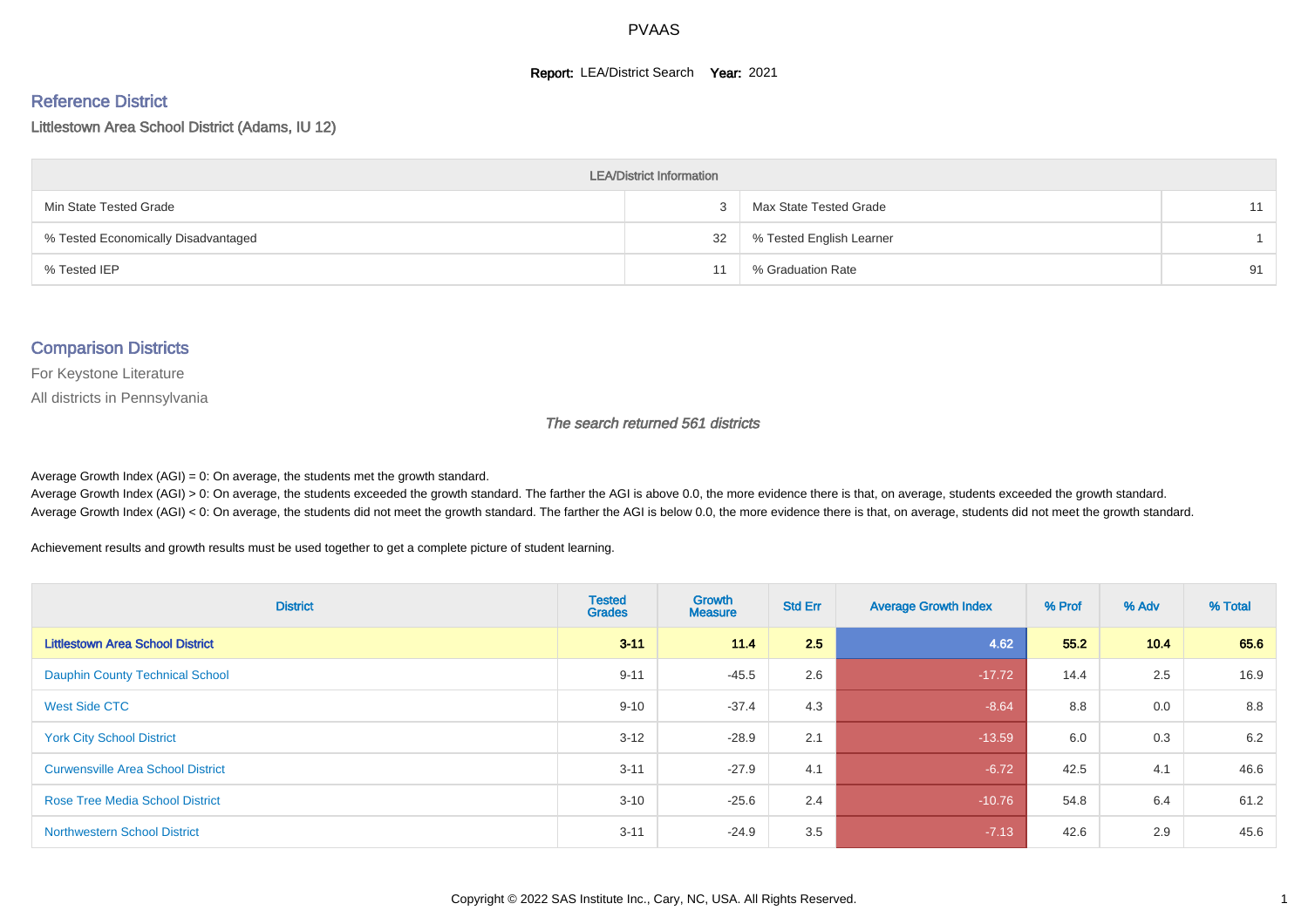| <b>District</b>                               | <b>Tested</b><br><b>Grades</b> | <b>Growth</b><br><b>Measure</b> | <b>Std Err</b> | <b>Average Growth Index</b> | % Prof | % Adv | % Total |
|-----------------------------------------------|--------------------------------|---------------------------------|----------------|-----------------------------|--------|-------|---------|
| <b>Littlestown Area School District</b>       | $3 - 11$                       | 11.4                            | 2.5            | 4.62                        | 55.2   | 10.4  | 65.6    |
| Philipsburg-Osceola Area School District      | $3 - 11$                       | $-24.8$                         | 3.3            | $-7.43$                     | 19.7   | 2.6   | 22.4    |
| <b>Mastery Charter School - Gratz Campus</b>  | $7 - 10$                       | $-23.9$                         | 4.5            | $-5.29$                     | 2.9    | 0.0   | 2.9     |
| <b>Southern Fulton School District</b>        | $3 - 11$                       | $-23.7$                         | 4.4            | $-5.37$                     | 34.2   | 10.5  | 44.7    |
| <b>Shikellamy School District</b>             | $3 - 10$                       | $-22.3$                         | 2.5            | $-8.92$                     | 33.3   | 6.1   | 39.5    |
| <b>Lawrence County CTC</b>                    | $10 - 11$                      | $-21.7$                         | 3.6            | $-6.05$                     | 19.8   | 0.0   | 19.8    |
| Lackawanna Trail School District              | $3 - 10$                       | $-21.7$                         | 3.5            | $-6.20$                     | 38.5   | 1.5   | 40.0    |
| <b>Springfield Township School District</b>   | $3 - 11$                       | $-18.9$                         | 3.2            | $-5.88$                     | 62.6   | 3.6   | 66.3    |
| <b>Frazier School District</b>                | $3 - 11$                       | $-17.2$                         | 3.7            | $-4.70$                     | 37.1   | 1.6   | 38.7    |
| <b>Penns Manor Area School District</b>       | $3 - 12$                       | $-17.0$                         | 3.7            | $-4.52$                     | 29.7   | 3.1   | 32.8    |
| <b>Pennridge School District</b>              | $3 - 10$                       | $-16.8$                         | 1.4            | $-11.59$                    | 46.8   | 8.0   | 54.9    |
| Jefferson County-Dubois AVTS                  | $9 - 11$                       | $-16.2$                         | 3.9            | $-4.16$                     | 23.0   | 0.0   | 23.0    |
| <b>Lancaster School District</b>              | $3 - 12$                       | $-15.8$                         | 1.5            | $-10.90$                    | 14.6   | 2.3   | 16.9    |
| Mifflinburg Area School District              | $3 - 11$                       | $-15.8$                         | 2.5            | $-6.30$                     | 42.4   | 4.0   | 46.4    |
| Schuylkill Haven Area School District         | $3 - 11$                       | $-15.3$                         | 3.1            | $-4.87$                     | 49.7   | 2.4   | 52.1    |
| <b>Ringgold School District</b>               | $3 - 11$                       | $-14.7$                         | 2.4            | $-6.04$                     | 41.5   | 7.9   | 49.4    |
| <b>Tacony Academy Charter School</b>          | $3 - 11$                       | $-14.7$                         | 3.0            | $-4.82$                     | 22.4   | 1.8   | 24.1    |
| Southern Columbia Area School District        | $3 - 11$                       | $-14.6$                         | 3.0            | $-4.92$                     | 55.0   | 4.0   | 59.0    |
| <b>Erie City School District</b>              | $3 - 12$                       | $-14.5$                         | 1.6            | $-9.26$                     | 25.4   | 3.0   | 28.4    |
| <b>Ridgway Area School District</b>           | $3 - 11$                       | $-14.5$                         | 4.1            | $-3.56$                     | 49.0   | 9.8   | 58.8    |
| <b>Minersville Area School District</b>       | $3 - 11$                       | $-14.4$                         | 3.7            | $-3.90$                     | 39.3   | 3.3   | 42.6    |
| <b>Williamsburg Community School District</b> | $3 - 11$                       | $-14.3$                         | 4.1            | $-3.48$                     | 28.3   | 0.0   | 28.3    |
| Johnsonburg Area School District              | $3 - 11$                       | $-14.1$                         | 3.9            | $-3.62$                     | 54.0   | 4.6   | 58.6    |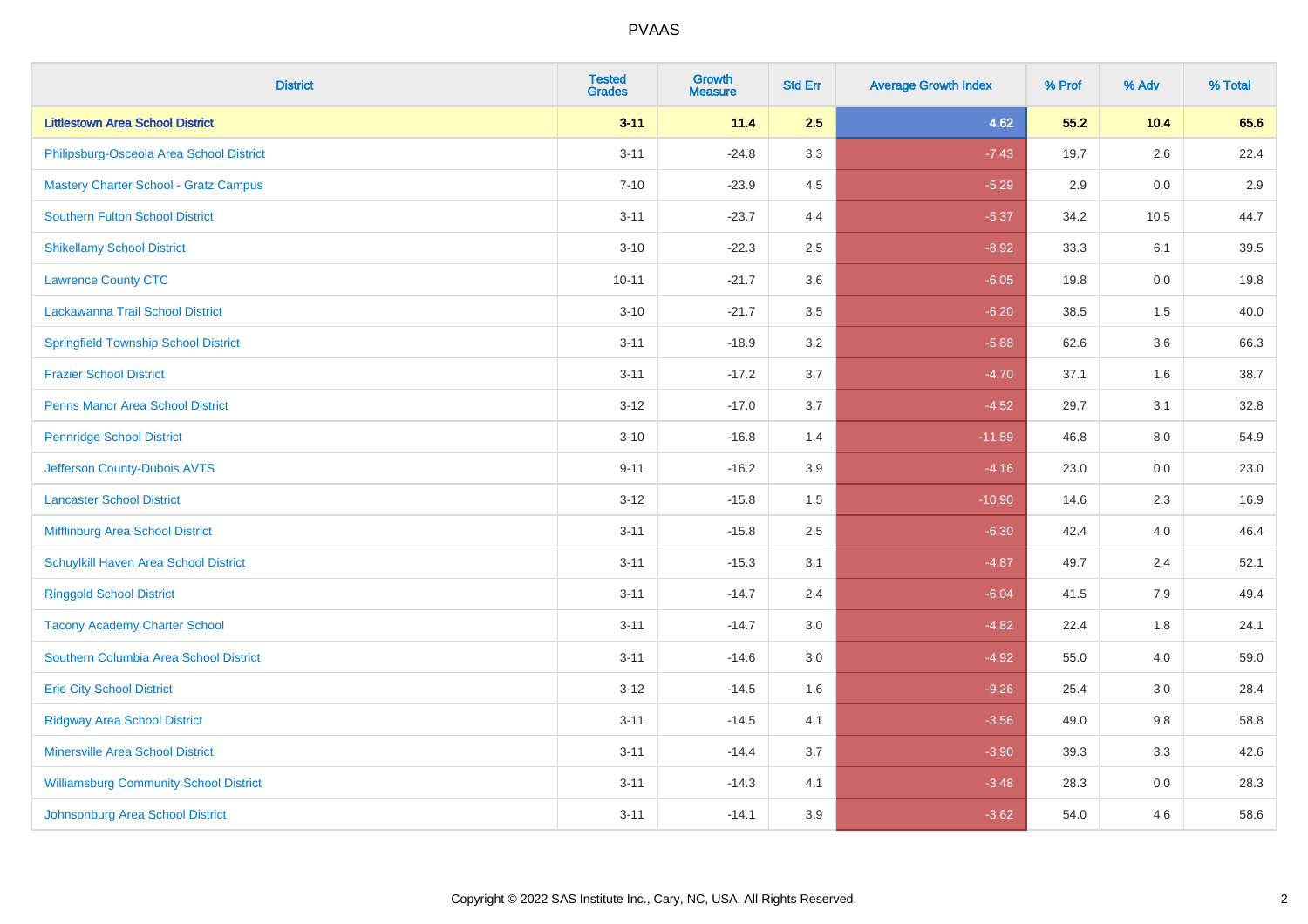| <b>District</b>                                 | <b>Tested</b><br><b>Grades</b> | <b>Growth</b><br><b>Measure</b> | <b>Std Err</b> | <b>Average Growth Index</b> | % Prof | % Adv   | % Total |
|-------------------------------------------------|--------------------------------|---------------------------------|----------------|-----------------------------|--------|---------|---------|
| <b>Littlestown Area School District</b>         | $3 - 11$                       | 11.4                            | 2.5            | 4.62                        | 55.2   | 10.4    | 65.6    |
| <b>Riverside Beaver County School District</b>  | $3 - 11$                       | $-14.0$                         | 3.0            | $-4.64$                     | 49.4   | $8.8\,$ | 58.2    |
| <b>Bristol Township School District</b>         | $3 - 11$                       | $-13.9$                         | 2.0            | $-7.05$                     | 31.0   | 3.7     | 34.7    |
| <b>Tulpehocken Area School District</b>         | $3 - 12$                       | $-13.7$                         | 2.8            | $-4.81$                     | 36.7   | 2.8     | 39.4    |
| Propel Charter School - Braddock Hills          | $3 - 11$                       | $-13.6$                         | 3.6            | $-3.81$                     | 9.7    | 1.6     | 11.3    |
| Salisbury-Elk Lick School District              | $3 - 11$                       | $-13.5$                         | 5.9            | $-2.30$                     | 27.8   | 0.0     | 27.8    |
| <b>Titusville Area School District</b>          | $3 - 11$                       | $-13.2$                         | 2.6            | $-4.99$                     | 43.2   | 4.8     | 48.0    |
| <b>Rochester Area School District</b>           | $3 - 11$                       | $-13.2$                         | 4.6            | $-2.89$                     | 19.5   | 1.3     | 20.8    |
| <b>Northern Potter School District</b>          | $3 - 12$                       | $-13.1$                         | 4.6            | $-2.84$                     | 37.5   | 0.0     | 37.5    |
| Southern Huntingdon County School District      | $3 - 11$                       | $-12.9$                         | 3.2            | $-3.98$                     | 32.5   | $2.5\,$ | 35.0    |
| <b>Keystone Education Center Charter School</b> | $3 - 12$                       | $-12.9$                         | 5.9            | $-2.19$                     | 28.0   | 0.0     | 28.0    |
| <b>Hatboro-Horsham School District</b>          | $3 - 11$                       | $-12.8$                         | 1.7            | $-7.47$                     | 45.6   | 7.2     | 52.8    |
| <b>Norristown Area School District</b>          | $3 - 12$                       | $-12.8$                         | 1.6            | $-7.98$                     | 23.5   | 2.3     | 25.7    |
| <b>Avonworth School District</b>                | $3 - 10$                       | $-12.6$                         | 3.1            | $-4.01$                     | 59.8   | 4.6     | 64.4    |
| Columbia-Montour AVTS                           | $9 - 10$                       | $-12.5$                         | 3.0            | $-4.16$                     | 22.3   | 0.6     | 22.9    |
| <b>Wellsboro Area School District</b>           | $3 - 11$                       | $-12.4$                         | 3.0            | $-4.11$                     | 49.2   | 11.9    | 61.1    |
| <b>Owen J Roberts School District</b>           | $3 - 11$                       | $-12.3$                         | 1.6            | $-7.61$                     | 57.0   | 11.9    | 69.0    |
| <b>West Mifflin Area School District</b>        | $3 - 12$                       | $-12.3$                         | 2.9            | $-4.22$                     | 39.7   | 10.3    | 50.0    |
| <b>Annville-Cleona School District</b>          | $3 - 12$                       | $-12.1$                         | 2.7            | $-4.46$                     | 34.9   | 7.8     | 42.6    |
| Catasauqua Area School District                 | $3 - 12$                       | $-12.1$                         | 3.0            | $-4.00$                     | 36.8   | 7.6     | 44.3    |
| <b>Bucks County Technical High School</b>       | $9 - 10$                       | $-12.0$                         | 2.5            | $-4.84$                     | 35.9   | 3.2     | 39.2    |
| <b>Marion Center Area School District</b>       | $3 - 10$                       | $-12.0$                         | 3.1            | $-3.87$                     | 33.7   | 1.1     | 34.8    |
| <b>Moniteau School District</b>                 | $3 - 11$                       | $-11.8$                         | 3.3            | $-3.56$                     | 50.0   | 6.3     | 56.3    |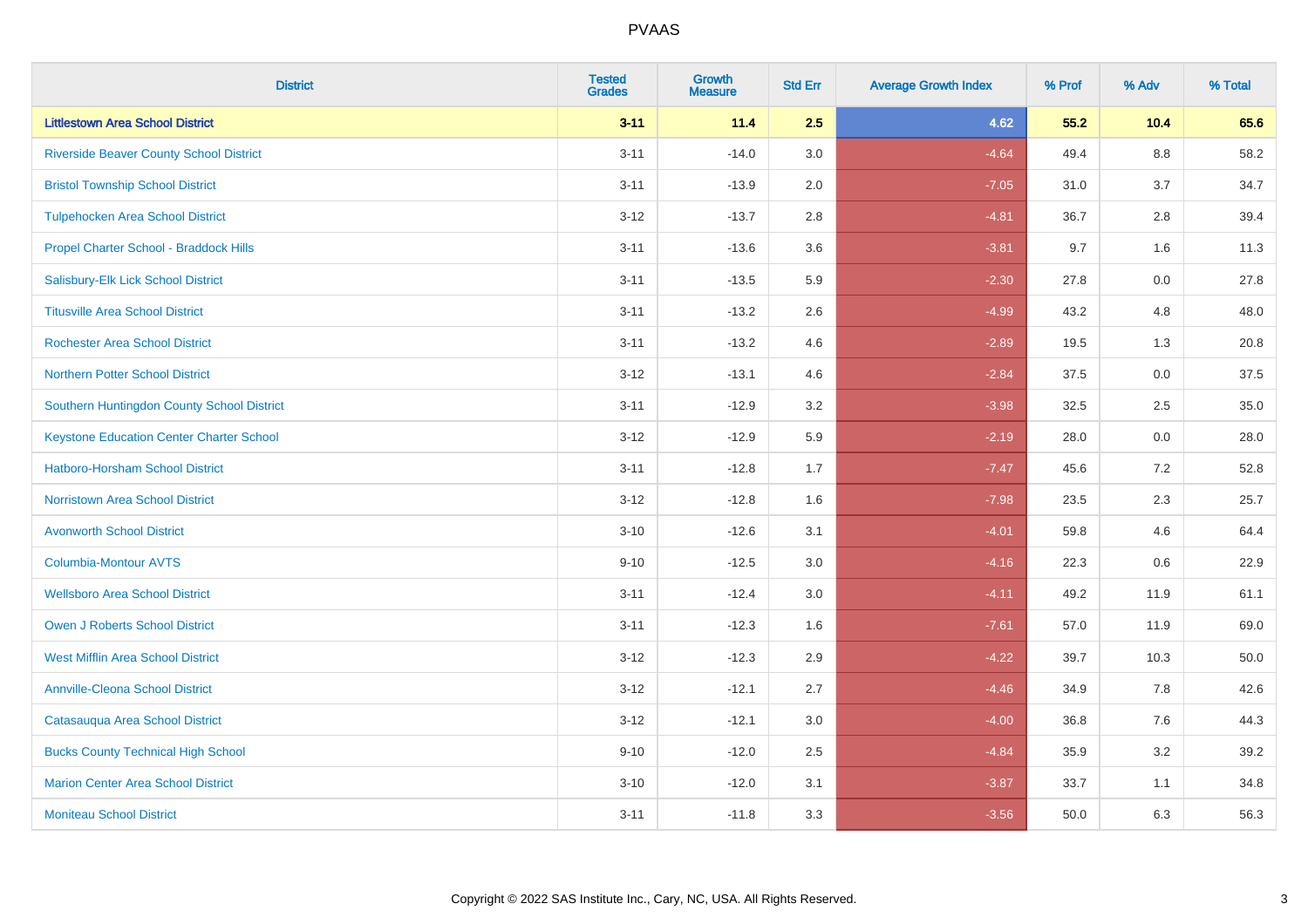| <b>District</b>                            | <b>Tested</b><br><b>Grades</b> | <b>Growth</b><br><b>Measure</b> | <b>Std Err</b> | <b>Average Growth Index</b> | % Prof | % Adv   | % Total |
|--------------------------------------------|--------------------------------|---------------------------------|----------------|-----------------------------|--------|---------|---------|
| <b>Littlestown Area School District</b>    | $3 - 11$                       | 11.4                            | 2.5            | 4.62                        | 55.2   | 10.4    | 65.6    |
| <b>Steelton-Highspire School District</b>  | $3 - 11$                       | $-11.8$                         | 3.5            | $-3.40$                     | 14.5   | 0.0     | 14.5    |
| <b>Propel Charter School-Homestead</b>     | $3 - 11$                       | $-11.7$                         | 4.1            | $-2.84$                     | 15.9   | 0.0     | 15.9    |
| <b>Abington School District</b>            | $3 - 10$                       | $-11.5$                         | 1.9            | $-6.00$                     | 56.2   | 11.6    | 67.8    |
| Southern Tioga School District             | $3 - 11$                       | $-11.5$                         | 2.7            | $-4.25$                     | 47.8   | 6.4     | 54.3    |
| Maritime Academy Charter School            | $3 - 10$                       | $-11.4$                         | 3.5            | $-3.29$                     | 15.2   | 0.0     | 15.2    |
| <b>Plum Borough School District</b>        | $3 - 11$                       | $-11.3$                         | 2.2            | $-5.19$                     | 51.1   | 9.0     | 60.1    |
| <b>South Park School District</b>          | $3 - 11$                       | $-11.3$                         | 2.7            | $-4.23$                     | 53.5   | 13.7    | 67.3    |
| La Academia Partnership Charter School     | $6 - 11$                       | $-11.0$                         | 4.7            | $-2.34$                     | 6.8    | 0.0     | 6.8     |
| <b>Sugar Valley Rural Charter School</b>   | $3 - 11$                       | $-11.0$                         | 4.5            | $-2.46$                     | 14.9   | 0.0     | 14.9    |
| <b>Solanco School District</b>             | $3 - 11$                       | $-11.0$                         | 2.0            | $-5.55$                     | 41.6   | 4.5     | 46.1    |
| <b>Propel Charter School-Montour</b>       | $3 - 10$                       | $-10.7$                         | 3.9            | $-2.71$                     | 13.7   | 0.0     | 13.7    |
| Northern Lehigh School District            | $3 - 12$                       | $-10.4$                         | 2.7            | $-3.82$                     | 28.0   | 9.3     | 37.3    |
| <b>Exeter Township School District</b>     | $3 - 11$                       | $-10.4$                         | 1.9            | $-5.44$                     | 50.6   | 2.7     | 53.3    |
| <b>Farrell Area School District</b>        | $3 - 11$                       | $-10.4$                         | 4.3            | $-2.41$                     | 19.0   | 0.0     | 19.0    |
| The New Academy Charter School             | $8 - 11$                       | $-10.4$                         | 5.2            | $-2.00$                     | 0.0    | $0.0\,$ | $0.0\,$ |
| <b>Union City Area School District</b>     | $3 - 12$                       | $-10.2$                         | 3.6            | $-2.87$                     | 42.9   | 3.2     | 46.0    |
| <b>Pittston Area School District</b>       | $3 - 11$                       | $-10.1$                         | 5.6            | $-1.80$                     | 38.1   | 9.5     | 47.6    |
| <b>Northwest Area School District</b>      | $3 - 10$                       | $-10.0$                         | 3.8            | $-2.59$                     | 34.6   | $7.3$   | 41.8    |
| Jefferson-Morgan School District           | $3 - 10$                       | $-9.9$                          | 4.2            | $-2.35$                     | 43.8   | 4.2     | 47.9    |
| <b>Big Spring School District</b>          | $3 - 11$                       | $-9.8$                          | 2.4            | $-4.00$                     | 38.6   | 8.9     | 47.5    |
| <b>Neshannock Township School District</b> | $3 - 10$                       | $-9.7$                          | 2.9            | $-3.34$                     | 62.4   | 5.6     | 67.9    |
| <b>Benton Area School District</b>         | $3 - 10$                       | $-9.7$                          | 4.5            | $-2.18$                     | 43.2   | 5.4     | 48.6    |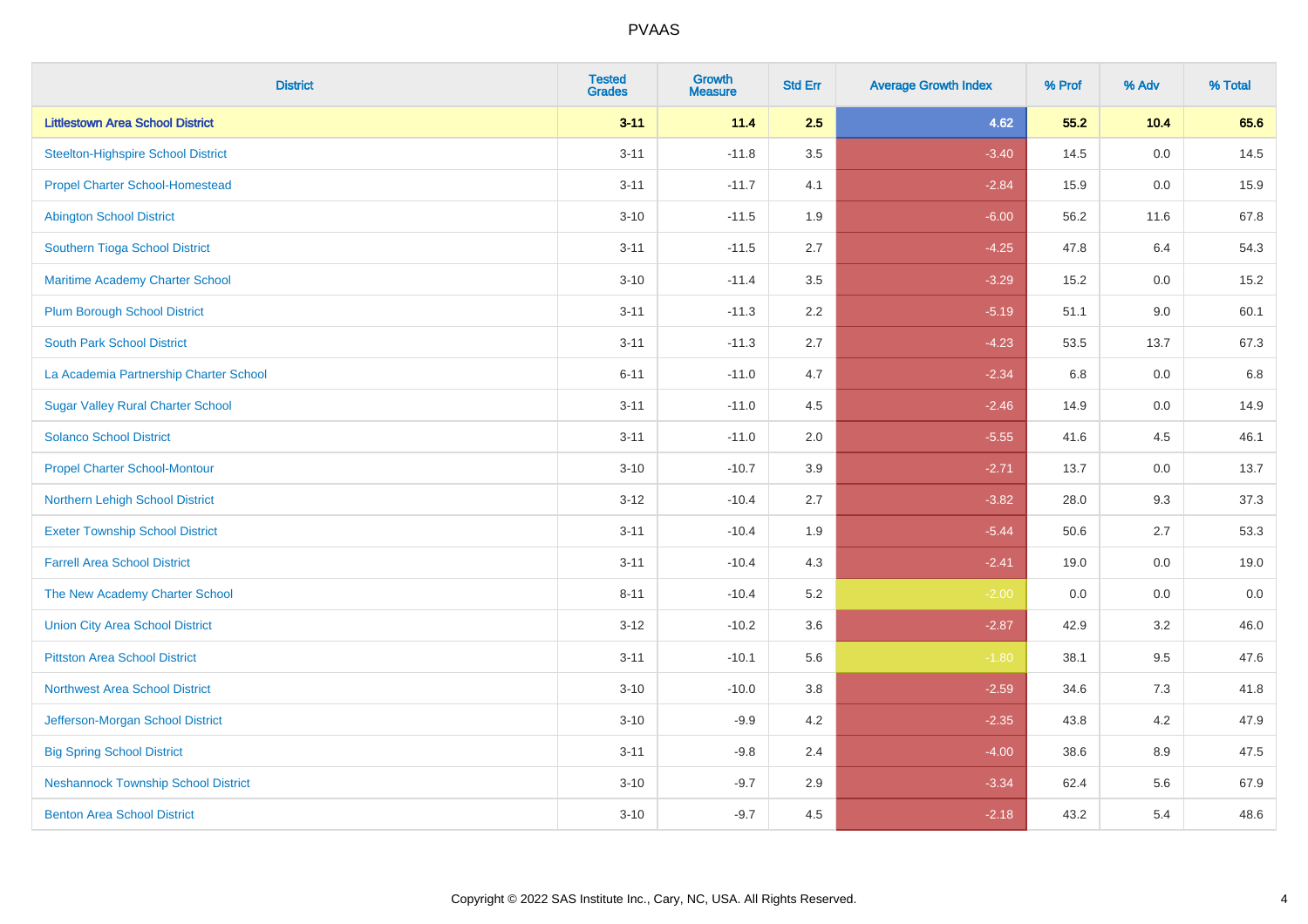| <b>District</b>                               | <b>Tested</b><br><b>Grades</b> | <b>Growth</b><br><b>Measure</b> | <b>Std Err</b> | <b>Average Growth Index</b> | % Prof | % Adv   | % Total |
|-----------------------------------------------|--------------------------------|---------------------------------|----------------|-----------------------------|--------|---------|---------|
| <b>Littlestown Area School District</b>       | $3 - 11$                       | 11.4                            | 2.5            | 4.62                        | 55.2   | 10.4    | 65.6    |
| <b>Chambersburg Area School District</b>      | $3 - 11$                       | $-9.5$                          | 1.3            | $-7.20$                     | 42.7   | $8.6\,$ | 51.4    |
| <b>Redbank Valley School District</b>         | $3 - 11$                       | $-9.5$                          | 3.4            | $-2.77$                     | 31.5   | 4.9     | 36.4    |
| <b>Clearfield Area School District</b>        | $3 - 10$                       | $-9.4$                          | 2.6            | $-3.56$                     | 43.0   | 3.1     | 46.1    |
| <b>Carmichaels Area School District</b>       | $3 - 10$                       | $-9.3$                          | 3.3            | $-2.81$                     | 35.1   | 1.4     | 36.5    |
| <b>Berwick Area School District</b>           | $3 - 11$                       | $-9.3$                          | 2.6            | $-3.59$                     | 42.1   | 5.5     | 47.6    |
| <b>Bradford Area School District</b>          | $3-12$                         | $-9.3$                          | 2.4            | $-3.87$                     | 45.8   | 8.3     | 54.2    |
| <b>North East School District</b>             | $3 - 11$                       | $-9.3$                          | 3.1            | $-3.02$                     | 62.6   | 14.4    | 77.0    |
| <b>Innovative Arts Academy Charter School</b> | $6 - 11$                       | $-9.1$                          | 3.7            | $-2.44$                     | 9.5    | 0.0     | 9.5     |
| <b>Mahanoy Area School District</b>           | $3 - 10$                       | $-9.0$                          | 3.6            | $-2.49$                     | 26.2   | 1.6     | 27.9    |
| <b>Aliquippa School District</b>              | $3 - 11$                       | $-9.0$                          | 4.2            | $-2.14$                     | 11.0   | 0.0     | 11.0    |
| Philadelphia Academy Charter School           | $3 - 11$                       | $-8.9$                          | 2.9            | $-3.04$                     | 50.5   | 2.9     | 53.4    |
| South Allegheny School District               | $3 - 11$                       | $-8.8$                          | 3.2            | $-2.70$                     | 40.5   | 0.0     | 40.5    |
| <b>North Star School District</b>             | $3 - 11$                       | $-8.7$                          | 3.5            | $-2.51$                     | 47.8   | 6.0     | 53.7    |
| <b>Palisades School District</b>              | $3 - 11$                       | $-8.7$                          | 2.8            | $-3.06$                     | 53.8   | 6.7     | 60.5    |
| <b>Milton Area School District</b>            | $3 - 11$                       | $-8.7$                          | 2.5            | $-3.52$                     | 45.4   | 6.9     | 52.3    |
| <b>Chartiers-Houston School District</b>      | $3 - 10$                       | $-8.6$                          | 3.5            | $-2.41$                     | 59.7   | 4.5     | 64.2    |
| Lampeter-Strasburg School District            | $3-12$                         | $-8.6$                          | 2.0            | $-4.33$                     | 55.1   | 9.8     | 64.8    |
| <b>West Middlesex Area School District</b>    | $3 - 10$                       | $-8.4$                          | 3.8            | $-2.21$                     | 34.9   | 2.8     | 37.6    |
| <b>Elizabeth Forward School District</b>      | $3 - 11$                       | $-8.4$                          | 2.4            | $-3.41$                     | 51.7   | 4.0     | 55.7    |
| <b>Southmoreland School District</b>          | $3 - 11$                       | $-8.3$                          | 3.6            | $-2.32$                     | 56.8   | 7.2     | 64.0    |
| <b>Tamaqua Area School District</b>           | $3-12$                         | $-8.2$                          | 2.5            | $-3.24$                     | 44.5   | 1.9     | 46.4    |
| <b>Muncy School District</b>                  | $3 - 11$                       | $-8.1$                          | 3.7            | $-2.21$                     | 42.0   | 3.8     | 45.8    |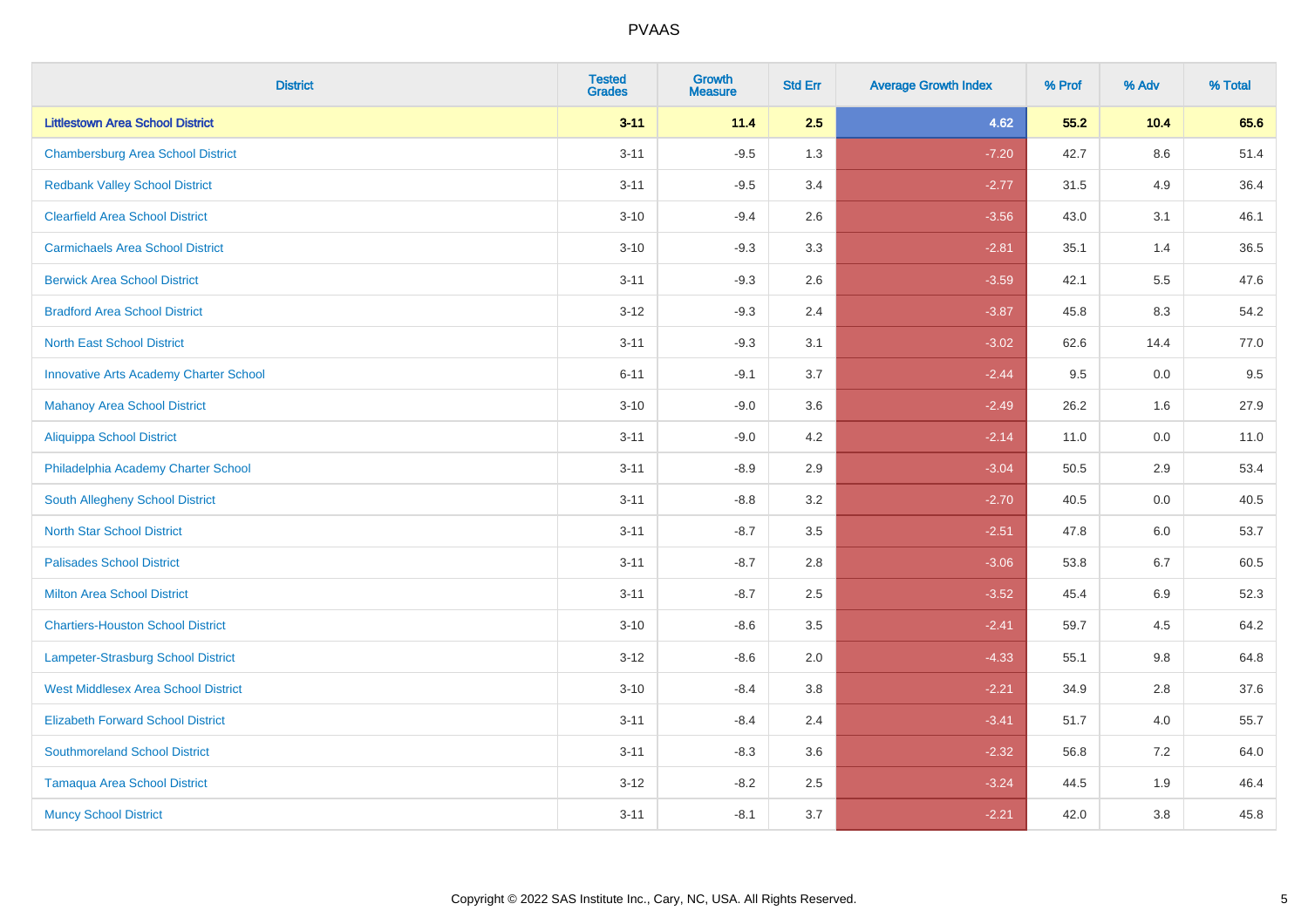| <b>District</b>                              | <b>Tested</b><br><b>Grades</b> | <b>Growth</b><br><b>Measure</b> | <b>Std Err</b> | <b>Average Growth Index</b> | % Prof | % Adv | % Total  |
|----------------------------------------------|--------------------------------|---------------------------------|----------------|-----------------------------|--------|-------|----------|
| <b>Littlestown Area School District</b>      | $3 - 11$                       | 11.4                            | 2.5            | 4.62                        | 55.2   | 10.4  | 65.6     |
| <b>Portage Area School District</b>          | $3 - 10$                       | $-8.1$                          | 3.6            | $-2.26$                     | 40.6   | 9.4   | $50.0\,$ |
| <b>Blairsville-Saltsburg School District</b> | $3 - 11$                       | $-8.0$                          | 3.0            | $-2.68$                     | 37.3   | 7.0   | 44.3     |
| <b>Western Beaver County School District</b> | $3 - 11$                       | $-7.8$                          | 4.2            | $-1.87$                     | 56.5   | 6.5   | 63.0     |
| <b>Shamokin Area School District</b>         | $3 - 11$                       | $-7.7$                          | 4.8            | $-1.60$                     | 38.1   | 3.2   | 41.3     |
| <b>Pine Grove Area School District</b>       | $3 - 11$                       | $-7.7$                          | 2.9            | $-2.66$                     | 42.3   | 7.7   | 50.0     |
| <b>Dunmore School District</b>               | $3 - 11$                       | $-7.7$                          | 2.9            | $-2.62$                     | 34.0   | 7.2   | 41.2     |
| <b>Penn Hills School District</b>            | $3 - 11$                       | $-7.6$                          | 2.6            | $-2.94$                     | 33.1   | 0.7   | 33.8     |
| <b>Mohawk Area School District</b>           | $3 - 11$                       | $-7.5$                          | 3.1            | $-2.45$                     | 49.4   | 11.0  | 60.4     |
| Northern Tioga School District               | $3 - 12$                       | $-7.5$                          | 2.8            | $-2.64$                     | 54.0   | 1.2   | 55.2     |
| <b>Conneaut School District</b>              | $3-12$                         | $-7.5$                          | 2.6            | $-2.91$                     | 38.4   | 7.4   | 45.8     |
| <b>Highlands School District</b>             | $3 - 11$                       | $-7.4$                          | 2.7            | $-2.76$                     | 44.4   | 3.7   | 48.2     |
| <b>Williams Valley School District</b>       | $3 - 11$                       | $-7.3$                          | 3.4            | $-2.13$                     | 23.2   | 0.0   | 23.2     |
| <b>California Area School District</b>       | $3 - 10$                       | $-7.3$                          | 3.6            | $-2.02$                     | 42.6   | 9.8   | 52.5     |
| <b>Forest Hills School District</b>          | $3 - 11$                       | $-7.3$                          | 2.7            | $-2.74$                     | 41.1   | 13.7  | 54.8     |
| <b>Interboro School District</b>             | $3 - 12$                       | $-7.3$                          | 2.1            | $-3.43$                     | 46.6   | 4.8   | 51.4     |
| <b>Brownsville Area School District</b>      | $3 - 12$                       | $-7.2$                          | 3.9            | $-1.83$                     | 34.4   | 6.1   | 40.5     |
| <b>Windber Area School District</b>          | $3 - 11$                       | $-7.2$                          | 3.2            | $-2.24$                     | 55.4   | 7.2   | 62.6     |
| <b>Wallenpaupack Area School District</b>    | $3 - 11$                       | $-7.1$                          | 2.3            | $-3.09$                     | 40.8   | 2.4   | 43.1     |
| <b>Freedom Area School District</b>          | $3 - 11$                       | $-7.1$                          | 3.0            | $-2.37$                     | 43.8   | 4.2   | 47.9     |
| <b>Harbor Creek School District</b>          | $3 - 11$                       | $-7.1$                          | 2.7            | $-2.67$                     | 48.8   | 15.2  | 64.0     |
| <b>Moshannon Valley School District</b>      | $3 - 10$                       | $-7.0$                          | 3.4            | $-2.01$                     | 48.5   | 0.0   | 48.5     |
| <b>Penn-Delco School District</b>            | $3 - 11$                       | $-6.8$                          | 1.9            | $-3.51$                     | 46.6   | 3.2   | 49.8     |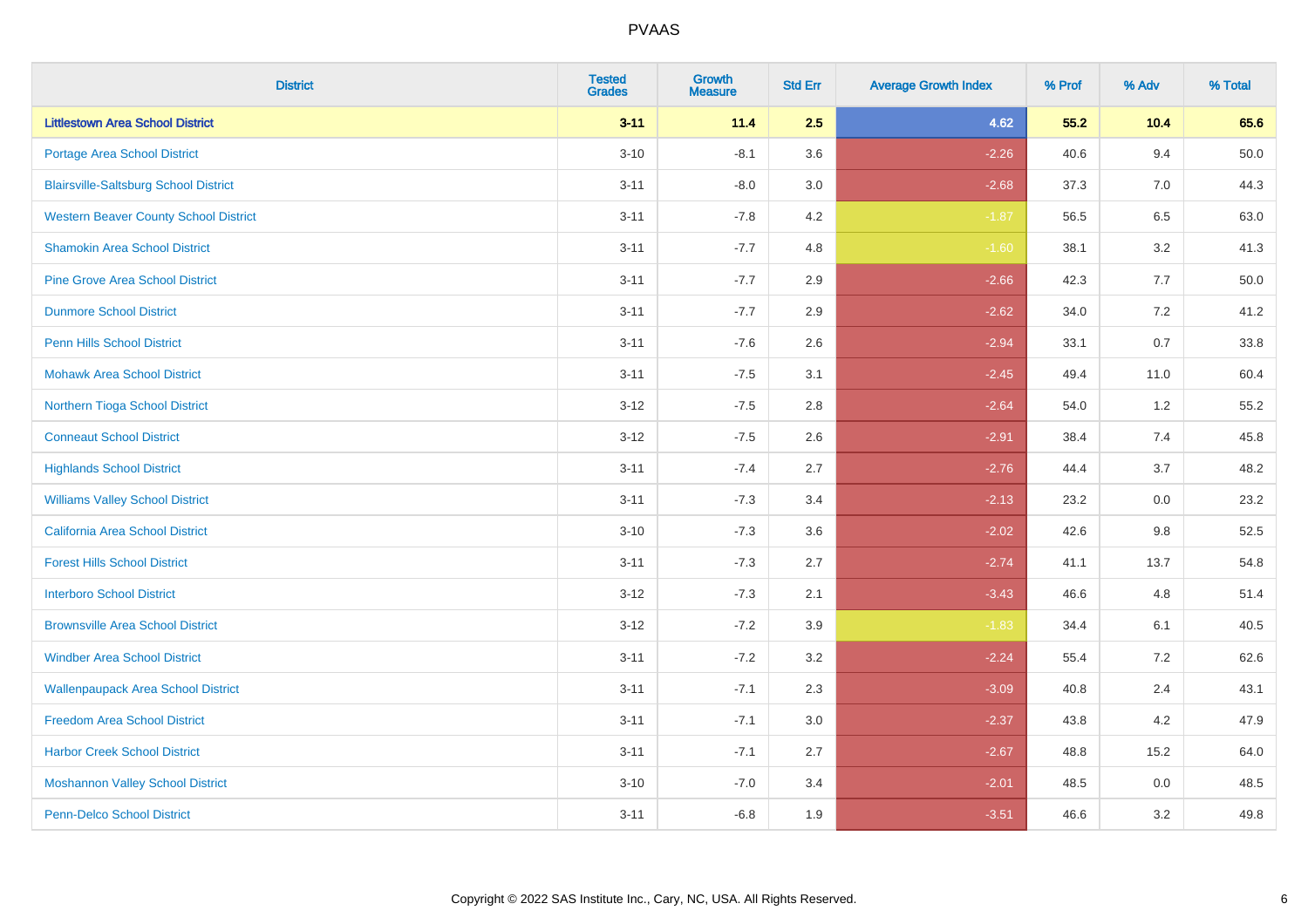| <b>District</b>                                   | <b>Tested</b><br><b>Grades</b> | <b>Growth</b><br><b>Measure</b> | <b>Std Err</b> | <b>Average Growth Index</b> | % Prof | % Adv   | % Total |
|---------------------------------------------------|--------------------------------|---------------------------------|----------------|-----------------------------|--------|---------|---------|
| <b>Littlestown Area School District</b>           | $3 - 11$                       | 11.4                            | 2.5            | 4.62                        | 55.2   | 10.4    | 65.6    |
| <b>Yough School District</b>                      | $3 - 10$                       | $-6.6$                          | 2.7            | $-2.43$                     | 50.8   | 4.0     | 54.8    |
| <b>Butler Area School District</b>                | $3 - 11$                       | $-6.5$                          | 1.5            | $-4.26$                     | 42.5   | 9.4     | 51.9    |
| <b>Executive Education Academy Charter School</b> | $3 - 10$                       | $-6.5$                          | 3.1            | $-2.08$                     | 23.7   | $2.2\,$ | 25.8    |
| <b>New Castle Area School District</b>            | $3 - 12$                       | $-6.4$                          | 2.4            | $-2.66$                     | 32.5   | 4.3     | 36.8    |
| <b>Tri-Valley School District</b>                 | $3 - 10$                       | $-6.4$                          | 4.1            | $-1.57$                     | 37.0   | 4.4     | 41.3    |
| <b>Slippery Rock Area School District</b>         | $3 - 11$                       | $-6.3$                          | 2.5            | $-2.51$                     | 56.2   | 9.5     | 65.7    |
| <b>Upper Dauphin Area School District</b>         | $3 - 11$                       | $-6.3$                          | 3.2            | $-1.98$                     | 37.4   | 4.8     | 42.2    |
| <b>East Allegheny School District</b>             | $3 - 11$                       | $-6.3$                          | 3.3            | $-1.87$                     | 31.9   | 9.7     | 41.7    |
| <b>Dubois Area School District</b>                | $3 - 11$                       | $-6.2$                          | 2.0            | $-3.07$                     | 50.9   | 13.4    | 64.3    |
| <b>Mount Union Area School District</b>           | $3 - 10$                       | $-6.1$                          | 3.1            | $-1.97$                     | 32.2   | 3.4     | 35.6    |
| <b>Waynesboro Area School District</b>            | $3 - 12$                       | $-6.1$                          | 1.9            | $-3.20$                     | 50.0   | 6.8     | 56.8    |
| <b>East Lycoming School District</b>              | $3 - 11$                       | $-6.0$                          | 2.7            | $-2.24$                     | 48.3   | 4.2     | 52.5    |
| Karns City Area School District                   | $3 - 11$                       | $-6.0$                          | 2.9            | $-2.03$                     | 53.1   | 8.3     | 61.5    |
| <b>Forest City Regional School District</b>       | $3-12$                         | $-6.0$                          | $3.0\,$        | $-1.96$                     | 44.1   | $0.0\,$ | 44.1    |
| <b>Old Forge School District</b>                  | $3 - 12$                       | $-5.9$                          | 3.4            | $-1.73$                     | 52.9   | 7.1     | 60.0    |
| <b>Shade-Central City School District</b>         | $3 - 11$                       | $-5.9$                          | 4.6            | $-1.28$                     | 27.8   | 0.0     | 27.8    |
| <b>Fort Cherry School District</b>                | $3 - 10$                       | $-5.9$                          | 3.8            | $-1.56$                     | 55.2   | $5.2\,$ | 60.3    |
| <b>Universal Audenried Charter School</b>         | $9 - 11$                       | $-5.8$                          | 2.4            | $-2.40$                     | 14.6   | 0.0     | 14.6    |
| Jim Thorpe Area School District                   | $3 - 11$                       | $-5.8$                          | 2.7            | $-2.19$                     | 33.3   | 7.4     | 40.7    |
| <b>Blue Mountain School District</b>              | $3 - 10$                       | $-5.8$                          | 2.3            | $-2.56$                     | 46.6   | 8.5     | 55.1    |
| Susquehanna Township School District              | $3 - 12$                       | $-5.8$                          | 2.7            | $-2.17$                     | 36.0   | 5.6     | 41.6    |
| <b>Ferndale Area School District</b>              | $3 - 10$                       | $-5.8$                          | 4.3            | $-1.33$                     | 40.0   | 0.0     | 40.0    |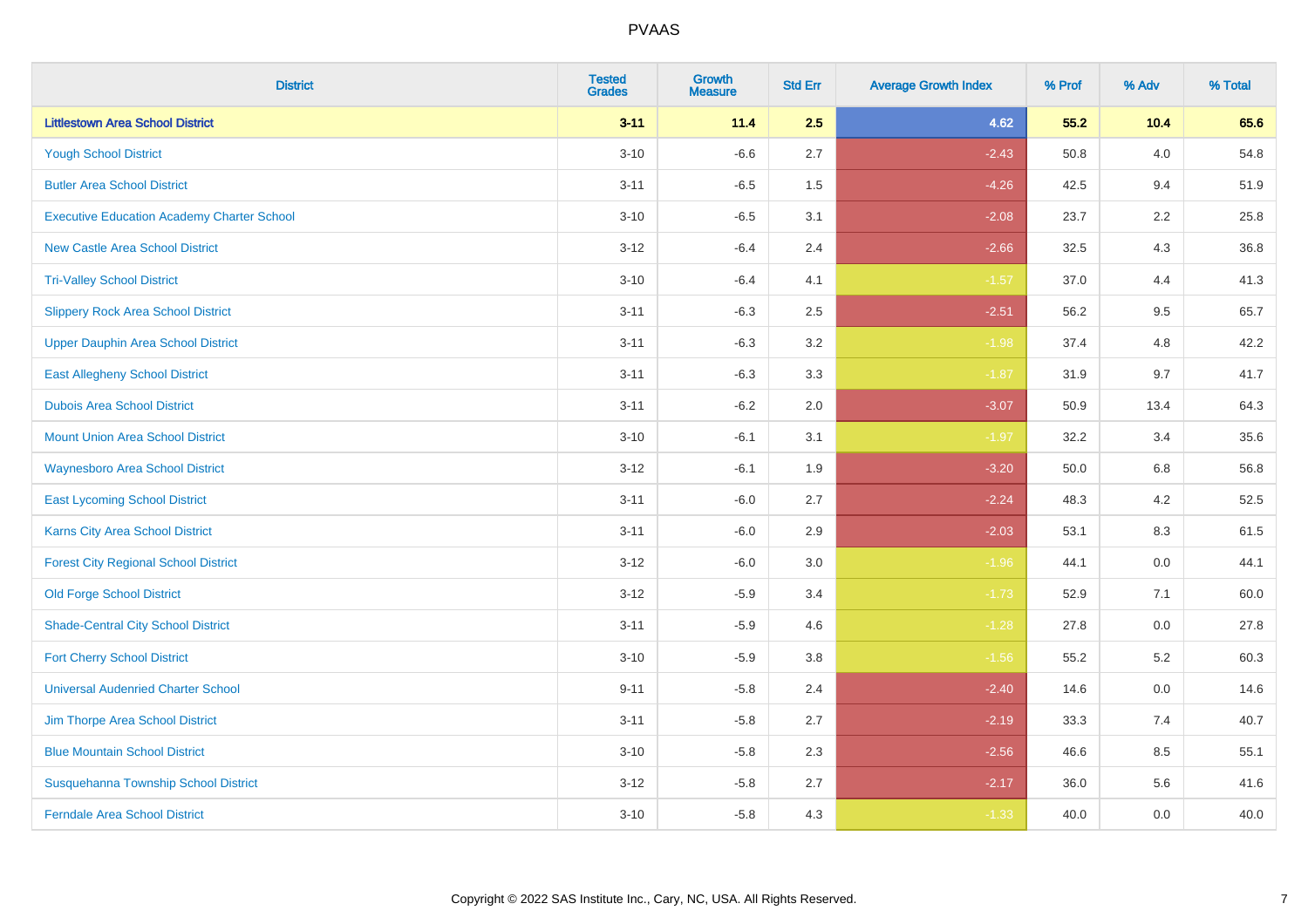| <b>District</b>                                | <b>Tested</b><br><b>Grades</b> | <b>Growth</b><br><b>Measure</b> | <b>Std Err</b> | <b>Average Growth Index</b> | % Prof | % Adv   | % Total |
|------------------------------------------------|--------------------------------|---------------------------------|----------------|-----------------------------|--------|---------|---------|
| <b>Littlestown Area School District</b>        | $3 - 11$                       | 11.4                            | 2.5            | 4.62                        | 55.2   | 10.4    | 65.6    |
| <b>Pequea Valley School District</b>           | $3 - 11$                       | $-5.8$                          | 3.2            | $-1.80$                     | 39.8   | 9.1     | 48.9    |
| <b>Austin Area School District</b>             | $3 - 11$                       | $-5.7$                          | 6.4            | $-0.90$                     | 33.3   | 5.6     | 38.9    |
| <b>Carbon Career &amp; Technical Institute</b> | $9 - 11$                       | $-5.7$                          | 3.6            | $-1.59$                     | 34.5   | $1.2\,$ | 35.7    |
| <b>Claysburg-Kimmel School District</b>        | $3 - 11$                       | $-5.7$                          | 4.0            | $-1.42$                     | 42.9   | 8.2     | 51.0    |
| South Williamsport Area School District        | $3 - 10$                       | $-5.7$                          | 2.5            | $-2.30$                     | 45.5   | 4.5     | 50.0    |
| <b>Fairfield Area School District</b>          | $3 - 11$                       | $-5.6$                          | 3.4            | $-1.66$                     | 57.9   | 4.0     | 61.8    |
| <b>Canton Area School District</b>             | $3 - 11$                       | $-5.5$                          | 3.2            | $-1.75$                     | 40.7   | 2.3     | 43.0    |
| <b>Bermudian Springs School District</b>       | $3 - 11$                       | $-5.5$                          | 2.9            | $-1.94$                     | 56.4   | 6.8     | 63.2    |
| <b>Montrose Area School District</b>           | $3 - 10$                       | $-5.5$                          | 3.0            | $-1.82$                     | 46.7   | 5.4     | 52.2    |
| <b>Trinity Area School District</b>            | $3 - 11$                       | $-5.4$                          | 2.0            | $-2.71$                     | 48.3   | 11.8    | 60.1    |
| Imhotep Institute Charter High School          | $9 - 11$                       | $-5.3$                          | 5.8            | $-0.92$                     | 25.0   | 0.0     | 25.0    |
| <b>Corry Area School District</b>              | $3 - 11$                       | $-5.3$                          | 2.6            | $-2.03$                     | 38.5   | 6.0     | 44.5    |
| <b>Carlisle Area School District</b>           | $3 - 11$                       | $-5.3$                          | 1.9            | $-2.81$                     | 54.0   | 6.3     | 60.3    |
| <b>Indiana Area School District</b>            | $3 - 11$                       | $-5.3$                          | 2.3            | $-2.28$                     | 47.6   | 18.4    | 66.1    |
| <b>Middletown Area School District</b>         | $3 - 11$                       | $-5.3$                          | 2.6            | $-2.05$                     | 46.4   | 5.3     | 51.7    |
| <b>Brentwood Borough School District</b>       | $3 - 11$                       | $-5.3$                          | 3.0            | $-1.72$                     | 52.0   | 6.1     | 58.2    |
| Perseus House Charter School Of Excellence     | $6 - 11$                       | $-5.2$                          | 3.0            | $-1.72$                     | 16.5   | 0.0     | 16.5    |
| <b>Keystone Central School District</b>        | $3 - 11$                       | $-5.1$                          | 2.0            | $-2.46$                     | 44.7   | 4.6     | 49.4    |
| <b>Upper Moreland Township School District</b> | $3 - 11$                       | $-5.0$                          | 2.2            | $-2.31$                     | 57.9   | 4.0     | 61.9    |
| <b>Mount Pleasant Area School District</b>     | $3 - 11$                       | $-5.0$                          | 2.6            | $-1.93$                     | 52.6   | 0.0     | 52.6    |
| <b>Washington School District</b>              | $3 - 11$                       | $-4.9$                          | 2.8            | $-1.76$                     | 30.1   | 2.4     | 32.5    |
| <b>Brandywine Heights Area School District</b> | $3 - 11$                       | $-4.9$                          | 2.7            | $-1.81$                     | 49.2   | 8.2     | 57.4    |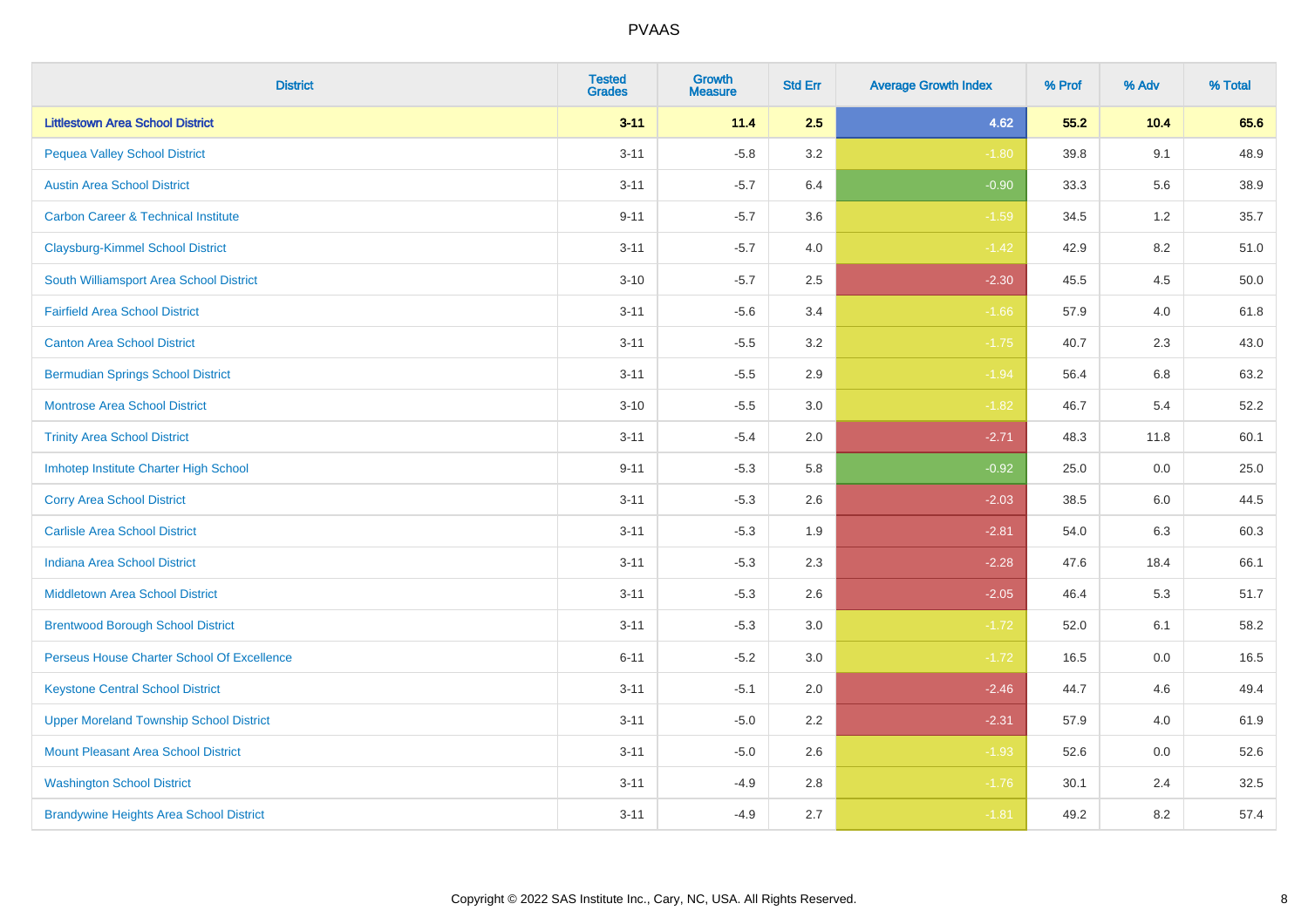| <b>District</b>                               | <b>Tested</b><br><b>Grades</b> | <b>Growth</b><br><b>Measure</b> | <b>Std Err</b> | <b>Average Growth Index</b> | % Prof | % Adv   | % Total |
|-----------------------------------------------|--------------------------------|---------------------------------|----------------|-----------------------------|--------|---------|---------|
| <b>Littlestown Area School District</b>       | $3 - 11$                       | 11.4                            | 2.5            | 4.62                        | 55.2   | 10.4    | 65.6    |
| <b>Juniata County School District</b>         | $3 - 12$                       | $-4.9$                          | 2.1            | $-2.26$                     | 38.5   | 2.9     | 41.4    |
| <b>Central Columbia School District</b>       | $3 - 12$                       | $-4.8$                          | 2.6            | $-1.86$                     | 53.7   | 14.8    | 68.5    |
| Nazareth Area School District                 | $3 - 11$                       | $-4.7$                          | 1.7            | $-2.82$                     | 59.2   | 9.9     | 69.0    |
| <b>Boyertown Area School District</b>         | $3 - 11$                       | $-4.7$                          | 1.5            | $-3.17$                     | 55.2   | 11.3    | 66.5    |
| <b>Apollo-Ridge School District</b>           | $3-12$                         | $-4.7$                          | 3.7            | $-1.24$                     | 50.0   | 10.0    | 60.0    |
| <b>Crawford Central School District</b>       | $3 - 11$                       | $-4.7$                          | 2.2            | $-2.15$                     | 40.6   | 10.5    | 51.1    |
| <b>Riverview School District</b>              | $3 - 11$                       | $-4.6$                          | 3.8            | $-1.20$                     | 57.9   | 15.8    | 73.7    |
| <b>West Greene School District</b>            | $3 - 11$                       | $-4.5$                          | 4.3            | $-1.04$                     | 36.6   | $7.3$   | 43.9    |
| <b>Greensburg Salem School District</b>       | $3 - 11$                       | $-4.4$                          | 2.4            | $-1.88$                     | 47.6   | 4.9     | 52.4    |
| <b>Coatesville Area School District</b>       | $3 - 11$                       | $-4.4$                          | 1.7            | $-2.62$                     | 36.3   | 4.2     | 40.5    |
| <b>Quakertown Community School District</b>   | $3 - 12$                       | $-4.4$                          | 1.6            | $-2.70$                     | 56.5   | 10.0    | 66.6    |
| <b>Somerset Area School District</b>          | $3 - 11$                       | $-4.4$                          | 2.3            | $-1.93$                     | 44.4   | 14.9    | 59.3    |
| <b>Gillingham Charter School</b>              | $3 - 11$                       | $-4.4$                          | 5.6            | $-0.77$                     | 20.8   | 8.3     | 29.2    |
| <b>Forest Area School District</b>            | $3 - 11$                       | $-4.4$                          | 5.4            | $-0.81$                     | 36.2   | 2.1     | 38.3    |
| Jeannette City School District                | $3 - 11$                       | $-4.3$                          | 3.8            | $-1.13$                     | 46.7   | 7.5     | 54.2    |
| <b>Antietam School District</b>               | $3 - 10$                       | $-4.3$                          | 3.8            | $-1.13$                     | 36.4   | 5.4     | 41.8    |
| <b>Oxford Area School District</b>            | $3 - 11$                       | $-4.3$                          | 1.9            | $-2.26$                     | 41.3   | $8.0\,$ | 49.3    |
| <b>Bristol Borough School District</b>        | $3 - 12$                       | $-4.3$                          | 3.4            | $-1.27$                     | 39.7   | 1.3     | 41.0    |
| <b>Turkeyfoot Valley Area School District</b> | $3-12$                         | $-4.3$                          | 5.6            | $-0.76$                     | 22.0   | 5.1     | 27.1    |
| <b>Troy Area School District</b>              | $3 - 10$                       | $-4.3$                          | 3.4            | $-1.26$                     | 43.2   | 5.7     | 48.9    |
| East Pennsboro Area School District           | $3 - 11$                       | $-4.2$                          | 2.5            | $-1.71$                     | 60.8   | 8.5     | 69.3    |
| <b>Ellwood City Area School District</b>      | $3 - 11$                       | $-4.2$                          | 3.2            | $-1.29$                     | 54.1   | 14.1    | 68.2    |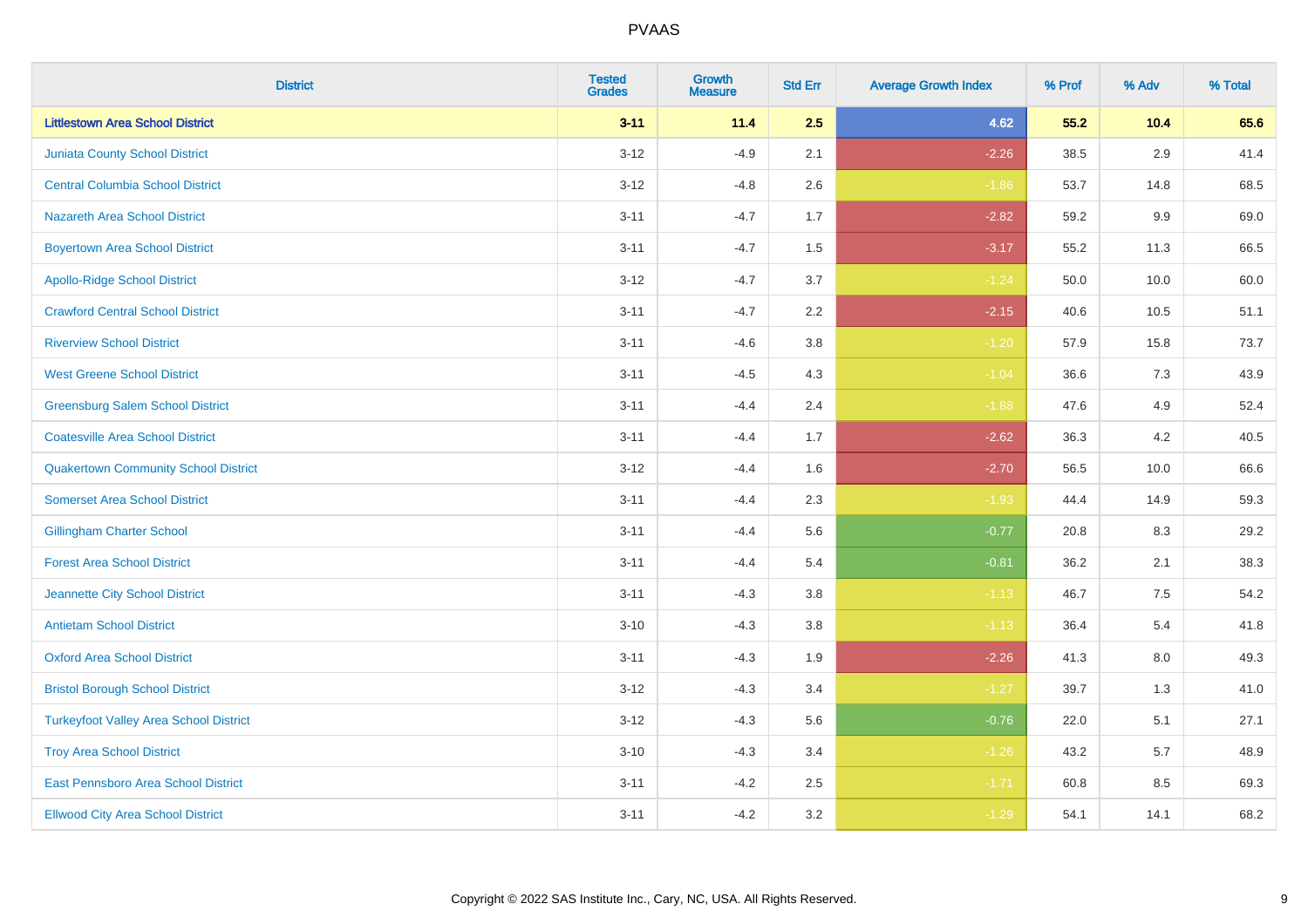| <b>District</b>                                                       | <b>Tested</b><br><b>Grades</b> | <b>Growth</b><br><b>Measure</b> | <b>Std Err</b> | <b>Average Growth Index</b> | % Prof | % Adv   | % Total |
|-----------------------------------------------------------------------|--------------------------------|---------------------------------|----------------|-----------------------------|--------|---------|---------|
| <b>Littlestown Area School District</b>                               | $3 - 11$                       | 11.4                            | 2.5            | 4.62                        | 55.2   | 10.4    | 65.6    |
| <b>MaST Community Charter School</b>                                  | $3 - 10$                       | $-4.1$                          | 2.7            | $-1.52$                     | 44.0   | 9.5     | 53.4    |
| <b>Easton Area School District</b>                                    | $3 - 12$                       | $-4.1$                          | 1.4            | $-2.91$                     | 39.9   | 4.0     | 43.9    |
| <b>Cambria Heights School District</b>                                | $3 - 10$                       | $-4.1$                          | 3.1            | $-1.32$                     | 51.0   | $6.0\,$ | 57.0    |
| <b>Elk Lake School District</b>                                       | $3 - 11$                       | $-4.0$                          | 3.3            | $-1.23$                     | 46.2   | 3.3     | 49.4    |
| <b>Pottstown School District</b>                                      | $3 - 12$                       | $-4.0$                          | 2.4            | $-1.68$                     | 29.8   | 1.2     | 31.0    |
| <b>Gettysburg Area School District</b>                                | $3 - 11$                       | $-4.0$                          | 2.1            | $-1.89$                     | 45.3   | 14.0    | 59.3    |
| Preparatory Charter School Of Mathematics, Science, Tech, And Careers | $9 - 10$                       | $-4.0$                          | 2.5            | $-1.59$                     | 15.0   | 0.0     | 15.0    |
| <b>Sullivan County School District</b>                                | $3 - 10$                       | $-4.0$                          | 4.4            | $-0.90$                     | 66.7   | 2.6     | 69.2    |
| <b>Westmont Hilltop School District</b>                               | $3 - 11$                       | $-4.0$                          | 2.8            | $-1.40$                     | 36.3   | 13.3    | 49.6    |
| <b>Juniata Valley School District</b>                                 | $3 - 11$                       | $-3.9$                          | 3.5            | $-1.10$                     | 44.4   | 3.5     | 47.8    |
| <b>Big Beaver Falls Area School District</b>                          | $3 - 11$                       | $-3.9$                          | 3.3            | $-1.18$                     | 34.1   | 3.5     | 37.6    |
| <b>York Co School Of Technology</b>                                   | $9 - 12$                       | $-3.8$                          | 1.7            | $-2.22$                     | 39.1   | 5.6     | 44.7    |
| <b>Valley Grove School District</b>                                   | $3 - 10$                       | $-3.7$                          | 3.7            | $-1.01$                     | 51.2   | 6.1     | 57.3    |
| <b>Kane Area School District</b>                                      | $3 - 10$                       | $-3.7$                          | 3.2            | $-1.17$                     | 39.5   | 9.9     | 49.4    |
| <b>Conemaugh Township Area School District</b>                        | $3 - 12$                       | $-3.7$                          | 3.4            | $-1.09$                     | 53.8   | 17.6    | 71.4    |
| <b>Kiski Area School District</b>                                     | $3 - 11$                       | $-3.7$                          | 2.0            | $-1.86$                     | 57.4   | 10.4    | 67.8    |
| <b>Twin Valley School District</b>                                    | $3 - 12$                       | $-3.6$                          | 2.1            | $-1.69$                     | 49.6   | 7.1     | 56.8    |
| <b>Perkiomen Valley School District</b>                               | $3 - 11$                       | $-3.5$                          | 1.6            | $-2.18$                     | 53.8   | 13.4    | 67.2    |
| <b>Fannett-Metal School District</b>                                  | $3 - 11$                       | $-3.4$                          | 5.1            | $-0.67$                     | 38.7   | 8.1     | 46.8    |
| <b>Chestnut Ridge School District</b>                                 | $3 - 12$                       | $-3.4$                          | 2.9            | $-1.17$                     | 46.6   | 5.8     | 52.4    |
| <b>Pittsburgh School District</b>                                     | $3 - 11$                       | $-3.3$                          | 1.1            | $-3.04$                     | 33.9   | 8.2     | 42.1    |
| <b>Riverside School District</b>                                      | $3 - 11$                       | $-3.2$                          | 3.0            | $-1.09$                     | 43.0   | 9.0     | 52.0    |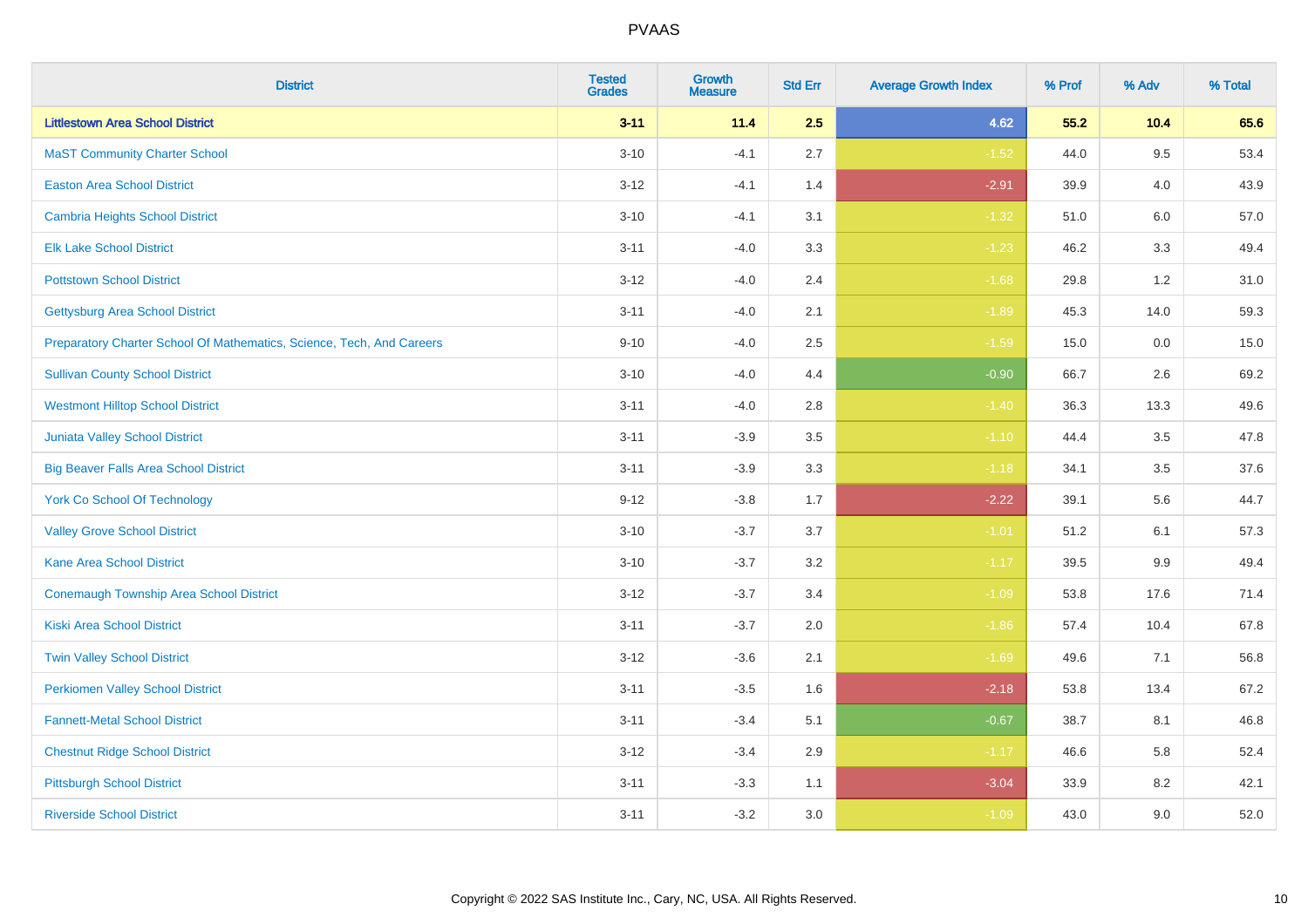| <b>District</b>                                         | <b>Tested</b><br><b>Grades</b> | <b>Growth</b><br><b>Measure</b> | <b>Std Err</b> | <b>Average Growth Index</b> | % Prof | % Adv | % Total |
|---------------------------------------------------------|--------------------------------|---------------------------------|----------------|-----------------------------|--------|-------|---------|
| <b>Littlestown Area School District</b>                 | $3 - 11$                       | 11.4                            | 2.5            | 4.62                        | 55.2   | 10.4  | 65.6    |
| <b>Conemaugh Valley School District</b>                 | $3 - 12$                       | $-3.2$                          | 4.1            | $-0.78$                     | 48.2   | 5.6   | 53.7    |
| <b>Columbia Borough School District</b>                 | $3 - 12$                       | $-3.1$                          | 3.5            | $-0.89$                     | 29.5   | 1.9   | 31.4    |
| <b>Northeast Bradford School District</b>               | $3 - 10$                       | $-3.1$                          | 4.0            | $-0.78$                     | 33.9   | 3.4   | 37.3    |
| <b>Greater Johnstown School District</b>                | $3 - 11$                       | $-3.1$                          | 2.6            | $-1.19$                     | 26.1   | 0.0   | 26.1    |
| <b>Greencastle-Antrim School District</b>               | $3 - 11$                       | $-3.0$                          | 2.2            | $-1.36$                     | 62.4   | 9.9   | 72.3    |
| Center For Student Learning Charter School At Pennsbury | $6 - 12$                       | $-2.9$                          | 6.1            | $-0.47$                     | 42.9   | 0.0   | 42.9    |
| <b>Scranton School District</b>                         | $3 - 12$                       | $-2.9$                          | 2.4            | $-1.22$                     | 45.6   | 3.6   | 49.1    |
| Oil City Area School District                           | $3 - 11$                       | $-2.9$                          | 2.6            | $-1.08$                     | 44.4   | 5.8   | 50.2    |
| <b>Quaker Valley School District</b>                    | $3 - 11$                       | $-2.8$                          | 2.6            | $-1.08$                     | 55.2   | 13.2  | 68.4    |
| <b>Susquehanna Community School District</b>            | $3 - 11$                       | $-2.8$                          | 4.2            | $-0.66$                     | 49.4   | 6.9   | 56.3    |
| <b>Chichester School District</b>                       | $3 - 11$                       | $-2.7$                          | 2.3            | $-1.17$                     | 44.6   | 6.6   | 51.2    |
| <b>Lewisburg Area School District</b>                   | $3 - 11$                       | $-2.7$                          | 2.6            | $-1.03$                     | 57.0   | 18.5  | 75.6    |
| Shenango Area School District                           | $3 - 11$                       | $-2.6$                          | 3.3            | $-0.79$                     | 50.6   | 13.9  | 64.6    |
| <b>Charleroi School District</b>                        | $3 - 11$                       | $-2.6$                          | 3.0            | $-0.86$                     | 55.7   | 7.4   | 63.1    |
| <b>Dallas School District</b>                           | $3 - 11$                       | $-2.5$                          | 2.2            | $-1.12$                     | 54.9   | 7.6   | 62.4    |
| <b>Clarion-Limestone Area School District</b>           | $3 - 12$                       | $-2.5$                          | 4.1            | $-0.60$                     | 56.8   | 6.8   | 63.6    |
| <b>North Pocono School District</b>                     | $3 - 11$                       | $-2.3$                          | 3.4            | $-0.68$                     | 52.0   | 16.4  | 68.5    |
| <b>Wyoming Valley West School District</b>              | $3 - 11$                       | $-2.2$                          | 2.4            | $-0.91$                     | 49.4   | 3.0   | 52.4    |
| <b>Burgettstown Area School District</b>                | $3 - 11$                       | $-2.1$                          | 3.4            | $-0.62$                     | 50.0   | 1.4   | 51.4    |
| <b>Bald Eagle Area School District</b>                  | $3 - 11$                       | $-2.1$                          | 2.7            | $-0.75$                     | 48.4   | 9.4   | 57.7    |
| Huntingdon Area School District                         | $3 - 11$                       | $-2.0$                          | 2.7            | $-0.72$                     | 36.8   | 10.3  | 47.0    |
| Hope For Hyndman Charter School                         | $3 - 11$                       | $-2.0$                          | 6.1            | $-0.32$                     | 33.3   | 0.0   | 33.3    |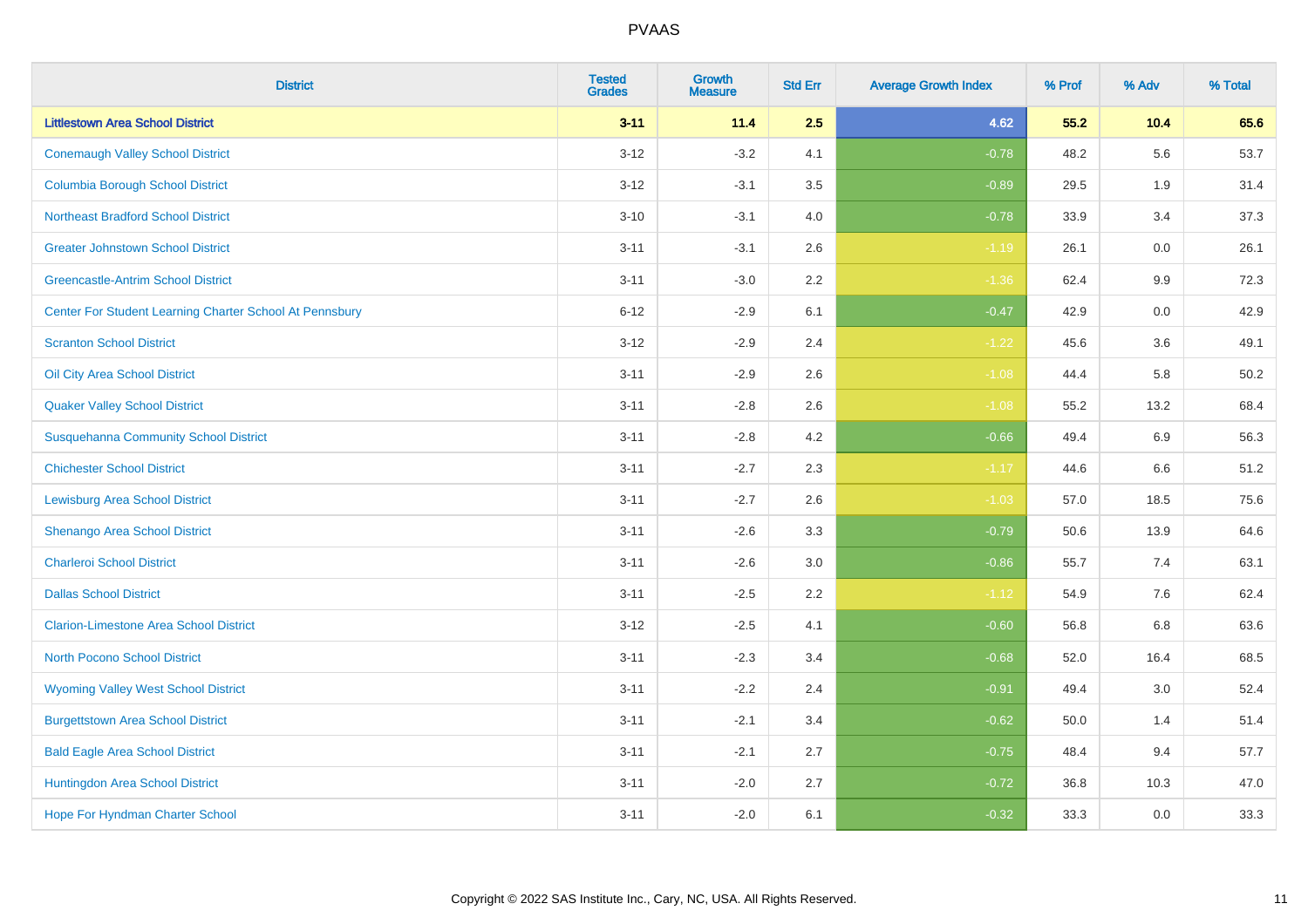| <b>District</b>                          | <b>Tested</b><br><b>Grades</b> | <b>Growth</b><br><b>Measure</b> | <b>Std Err</b> | <b>Average Growth Index</b> | % Prof | % Adv | % Total |
|------------------------------------------|--------------------------------|---------------------------------|----------------|-----------------------------|--------|-------|---------|
| <b>Littlestown Area School District</b>  | $3 - 11$                       | 11.4                            | 2.5            | 4.62                        | 55.2   | 10.4  | 65.6    |
| <b>Montour School District</b>           | $3 - 11$                       | $-1.8$                          | 2.1            | $-0.88$                     | 61.4   | 15.1  | 76.5    |
| <b>North Hills School District</b>       | $3 - 11$                       | $-1.8$                          | 1.8            | $-0.96$                     | 59.1   | 14.1  | 73.2    |
| <b>Phoenixville Area School District</b> | $3 - 11$                       | $-1.7$                          | 2.1            | $-0.83$                     | 59.9   | 10.6  | 70.5    |
| <b>Chartiers Valley School District</b>  | $3 - 11$                       | $-1.7$                          | 2.0            | $-0.81$                     | 54.7   | 8.4   | 63.1    |
| <b>Mid Valley School District</b>        | $3 - 10$                       | $-1.7$                          | 3.0            | $-0.55$                     | 45.1   | 7.8   | 52.9    |
| South Side Area School District          | $3 - 11$                       | $-1.6$                          | 3.3            | $-0.48$                     | 50.0   | 6.8   | 56.8    |
| <b>Cornell School District</b>           | $3 - 11$                       | $-1.6$                          | 5.0            | $-0.32$                     | 33.8   | 1.5   | 35.4    |
| <b>Lehighton Area School District</b>    | $3 - 11$                       | $-1.6$                          | 2.3            | $-0.70$                     | 51.1   | 5.6   | 56.7    |
| <b>Central Greene School District</b>    | $3 - 11$                       | $-1.6$                          | 2.8            | $-0.55$                     | 54.2   | 2.8   | 57.0    |
| <b>Lebanon School District</b>           | $3 - 11$                       | $-1.6$                          | 1.9            | $-0.80$                     | 24.4   | 2.6   | 27.0    |
| <b>Sharpsville Area School District</b>  | $3 - 11$                       | $-1.4$                          | 3.5            | $-0.40$                     | 55.2   | 13.4  | 68.7    |
| <b>Seneca Valley School District</b>     | $3 - 11$                       | $-1.4$                          | 1.4            | $-0.99$                     | 57.2   | 11.4  | 68.6    |
| <b>Cheltenham School District</b>        | $3 - 11$                       | $-1.4$                          | 2.1            | $-0.67$                     | 46.1   | 10.0  | 56.1    |
| <b>Wyoming Area School District</b>      | $3 - 10$                       | $-1.3$                          | 2.6            | $-0.50$                     | 53.8   | 10.8  | 64.6    |
| <b>Bellwood-Antis School District</b>    | $3 - 10$                       | $-1.2$                          | 3.2            | $-0.39$                     | 55.1   | 10.1  | 65.2    |
| <b>Palmerton Area School District</b>    | $3 - 11$                       | $-1.2$                          | 3.0            | $-0.39$                     | 57.4   | 5.0   | 62.4    |
| Mt Lebanon School District               | $3 - 11$                       | $-1.0$                          | 1.5            | $-0.70$                     | 61.9   | 24.0  | 85.9    |
| <b>North Schuylkill School District</b>  | $3 - 11$                       | $-1.0$                          | 2.4            | $-0.42$                     | 41.8   | 5.1   | 46.8    |
| <b>Manheim Township School District</b>  | $3 - 12$                       | $-0.9$                          | 1.6            | $-0.58$                     | 53.2   | 15.5  | 68.7    |
| <b>Lakeview School District</b>          | $3 - 11$                       | $-0.9$                          | 3.7            | $-0.24$                     | 60.3   | 3.2   | 63.5    |
| <b>Glendale School District</b>          | $3 - 10$                       | $-0.9$                          | 3.7            | $-0.24$                     | 50.0   | 5.4   | 55.4    |
| <b>Conewago Valley School District</b>   | $3 - 12$                       | $-0.9$                          | 2.0            | $-0.45$                     | 51.7   | 9.6   | 61.3    |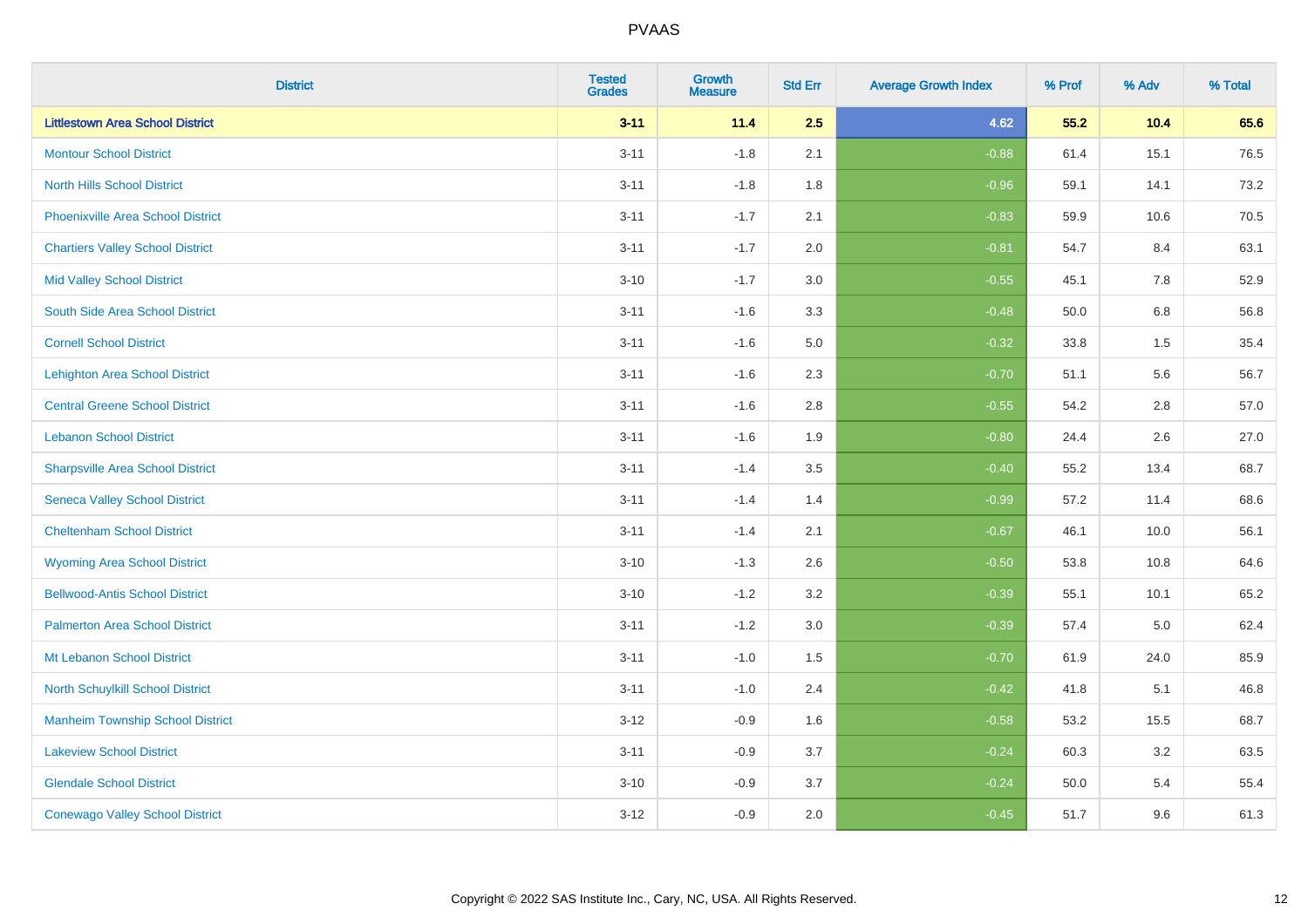| <b>District</b>                                    | <b>Tested</b><br><b>Grades</b> | <b>Growth</b><br><b>Measure</b> | <b>Std Err</b> | <b>Average Growth Index</b> | % Prof | % Adv | % Total |
|----------------------------------------------------|--------------------------------|---------------------------------|----------------|-----------------------------|--------|-------|---------|
| <b>Littlestown Area School District</b>            | $3 - 11$                       | 11.4                            | 2.5            | 4.62                        | 55.2   | 10.4  | 65.6    |
| <b>Elizabethtown Area School District</b>          | $3 - 12$                       | $-0.9$                          | 1.9            | $-0.47$                     | 50.0   | 11.2  | 61.2    |
| <b>Millville Area School District</b>              | $3 - 12$                       | $-0.9$                          | 4.7            | $-0.18$                     | 51.4   | 5.4   | 56.8    |
| <b>Bangor Area School District</b>                 | $3 - 12$                       | $-0.9$                          | 2.0            | $-0.43$                     | 44.3   | 4.7   | 49.0    |
| Canon-Mcmillan School District                     | $3 - 11$                       | $-0.8$                          | 1.6            | $-0.50$                     | 58.7   | 15.9  | 74.6    |
| <b>Shaler Area School District</b>                 | $3 - 11$                       | $-0.8$                          | 1.9            | $-0.43$                     | 49.1   | 9.6   | 58.7    |
| <b>Albert Gallatin Area School District</b>        | $3 - 11$                       | $-0.8$                          | 2.4            | $-0.32$                     | 54.5   | 10.0  | 64.6    |
| <b>Westinghouse Arts Academy Charter School</b>    | $9 - 10$                       | $-0.7$                          | 3.6            | $-0.19$                     | 59.2   | 8.4   | 67.6    |
| <b>Achievement House Charter School</b>            | $7 - 11$                       | $-0.7$                          | 4.0            | $-0.17$                     | 32.5   | 2.6   | 35.1    |
| <b>Otto-Eldred School District</b>                 | $3 - 11$                       | $-0.7$                          | 4.2            | $-0.15$                     | 56.2   | 6.2   | 62.5    |
| <b>Panther Valley School District</b>              | $3 - 12$                       | $-0.6$                          | 3.3            | $-0.19$                     | 47.9   | 4.3   | 52.1    |
| <b>Tuscarora School District</b>                   | $3 - 11$                       | $-0.6$                          | 2.3            | $-0.27$                     | 45.1   | 8.1   | 53.2    |
| <b>Girard School District</b>                      | $3 - 11$                       | $-0.6$                          | 2.7            | $-0.22$                     | 53.9   | 15.6  | 69.6    |
| <b>Mount Carmel Area School District</b>           | $3 - 11$                       | $-0.6$                          | 3.1            | $-0.18$                     | 45.3   | 2.1   | 47.4    |
| <b>Central Fulton School District</b>              | $3 - 11$                       | $-0.5$                          | 3.5            | $-0.14$                     | 51.4   | 8.6   | 60.0    |
| Philadelphia Electrical & Tech Charter High School | $10 - 10$                      | $-0.5$                          | 2.9            | $-0.15$                     | 8.8    | 0.0   | 8.8     |
| <b>Blue Ridge School District</b>                  | $3 - 11$                       | $-0.5$                          | 3.6            | $-0.12$                     | 44.6   | 3.1   | 47.7    |
| <b>Oley Valley School District</b>                 | $3 - 11$                       | $-0.4$                          | 2.8            | $-0.15$                     | 43.1   | 12.9  | 56.0    |
| <b>Harrisburg City School District</b>             | $3 - 11$                       | $-0.4$                          | 2.1            | $-0.19$                     | 15.1   | 0.4   | 15.5    |
| <b>Penn Manor School District</b>                  | $3 - 11$                       | $-0.4$                          | 1.6            | $-0.25$                     | 51.9   | 12.6  | 64.5    |
| New Kensington-Arnold School District              | $3 - 11$                       | $-0.4$                          | 3.8            | $-0.10$                     | 40.7   | 3.7   | 44.4    |
| <b>Crestwood School District</b>                   | $3 - 11$                       | $-0.4$                          | 2.4            | $-0.17$                     | 57.4   | 17.0  | 74.4    |
| <b>Southern Lehigh School District</b>             | $3 - 11$                       | $-0.4$                          | 2.3            | $-0.17$                     | 66.1   | 11.9  | 78.0    |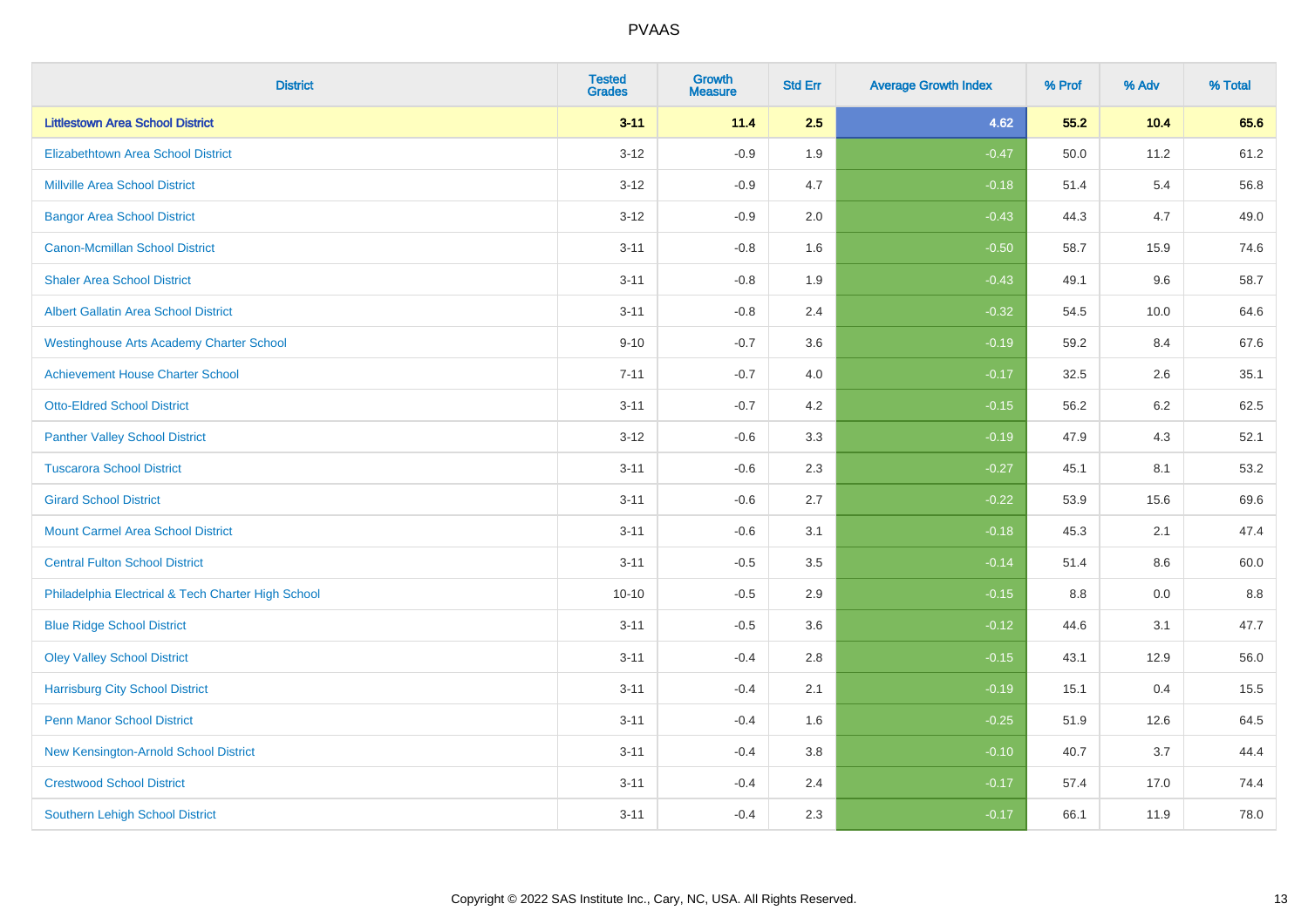| <b>District</b>                          | <b>Tested</b><br><b>Grades</b> | <b>Growth</b><br><b>Measure</b> | <b>Std Err</b> | <b>Average Growth Index</b> | % Prof | % Adv | % Total |
|------------------------------------------|--------------------------------|---------------------------------|----------------|-----------------------------|--------|-------|---------|
| <b>Littlestown Area School District</b>  | $3 - 11$                       | 11.4                            | 2.5            | 4.62                        | 55.2   | 10.4  | 65.6    |
| <b>Bellefonte Area School District</b>   | $3 - 11$                       | $-0.4$                          | $2.2\,$        | $-0.17$                     | 47.6   | 10.6  | 58.2    |
| <b>Avella Area School District</b>       | $3 - 12$                       | $-0.3$                          | 4.7            | $-0.05$                     | 49.3   | 14.5  | 63.8    |
| <b>Chester-Upland School District</b>    | $3 - 11$                       | $-0.3$                          | 2.7            | $-0.09$                     | 13.8   | 0.8   | 14.6    |
| <b>Mercer Area School District</b>       | $3 - 11$                       | $-0.2$                          | 3.3            | $-0.06$                     | 56.0   | 8.0   | 64.0    |
| <b>Kutztown Area School District</b>     | $3 - 12$                       | $-0.2$                          | 3.2            | $-0.05$                     | 55.4   | 13.3  | 68.7    |
| <b>Warren County School District</b>     | $3 - 11$                       | $-0.1$                          | 1.8            | $-0.06$                     | 37.2   | 5.3   | 42.6    |
| <b>Susquenita School District</b>        | $3 - 11$                       | $-0.1$                          | $2.8\,$        | $-0.01$                     | 47.7   | 10.1  | 57.8    |
| Penn Cambria School District             | $3 - 11$                       | $-0.0$                          | 2.7            | $-0.01$                     | 61.5   | 7.7   | 69.2    |
| <b>Wilkes-Barre Area School District</b> | $3 - 11$                       | 0.1                             | 3.2            | 0.02                        | 35.5   | 5.4   | 40.9    |
| East Stroudsburg Area School District    | $3 - 11$                       | 0.1                             | 1.6            | 0.05                        | 45.8   | 7.8   | 53.6    |
| <b>Hempfield School District</b>         | $3 - 11$                       | 0.1                             | 1.4            | 0.08                        | 58.2   | 9.9   | 68.2    |
| <b>West Branch Area School District</b>  | $3 - 11$                       | 0.2                             | $3.8\,$        | 0.05                        | 47.2   | 1.9   | 49.1    |
| Northern Lebanon School District         | $3 - 11$                       | 0.4                             | 2.5            | 0.15                        | 28.0   | 3.0   | 31.0    |
| <b>Danville Area School District</b>     | $3 - 11$                       | 0.4                             | 2.6            | 0.15                        | 57.4   | 18.4  | 75.7    |
| <b>Jersey Shore Area School District</b> | $3 - 11$                       | 0.5                             | 2.6            | 0.21                        | 47.1   | 9.2   | 56.2    |
| <b>Reynolds School District</b>          | $3 - 10$                       | 0.5                             | 3.4            | 0.16                        | 52.1   | 7.0   | 59.2    |
| <b>Brockway Area School District</b>     | $3 - 11$                       | 0.6                             | 3.6            | 0.16                        | 49.2   | 7.7   | 56.9    |
| <b>Smethport Area School District</b>    | $3 - 12$                       | 0.6                             | 3.9            | 0.15                        | 37.0   | 1.8   | 38.9    |
| <b>Greater Latrobe School District</b>   | $3 - 11$                       | 0.6                             | 1.9            | 0.31                        | 55.5   | 14.1  | 69.5    |
| <b>Lower Dauphin School District</b>     | $3 - 11$                       | 0.6                             | 1.9            | 0.33                        | 49.2   | 12.6  | 61.8    |
| <b>Bloomsburg Area School District</b>   | $3 - 10$                       | 0.7                             | 3.0            | 0.23                        | 55.9   | 11.8  | 67.6    |
| Insight PA Cyber Charter School          | $3 - 11$                       | 0.7                             | 5.7            | 0.12                        | 50.0   | 4.8   | 54.8    |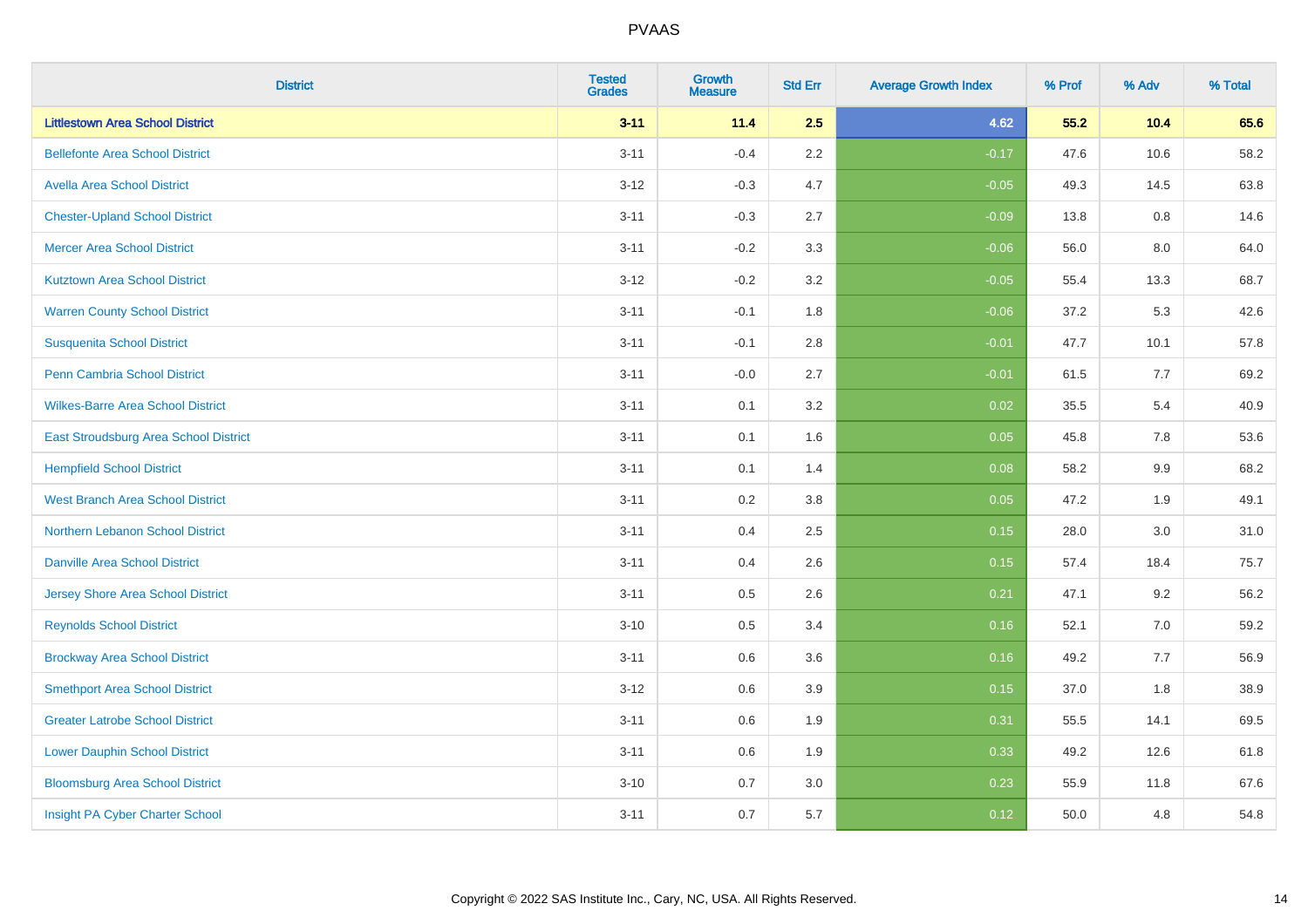| <b>District</b>                               | <b>Tested</b><br><b>Grades</b> | <b>Growth</b><br><b>Measure</b> | <b>Std Err</b> | <b>Average Growth Index</b> | % Prof | % Adv   | % Total |
|-----------------------------------------------|--------------------------------|---------------------------------|----------------|-----------------------------|--------|---------|---------|
| <b>Littlestown Area School District</b>       | $3 - 11$                       | 11.4                            | 2.5            | 4.62                        | 55.2   | 10.4    | 65.6    |
| Lehigh Valley Academy Regional Charter School | $3 - 11$                       | 0.7                             | 2.3            | 0.32                        | 46.3   | $5.0\,$ | 51.4    |
| <b>Greenville Area School District</b>        | $3 - 11$                       | 0.7                             | 2.9            | 0.26                        | 53.4   | 6.9     | 60.3    |
| <b>Gateway School District</b>                | $3 - 11$                       | $0.8\,$                         | 2.2            | 0.38                        | 52.1   | 13.8    | 65.9    |
| <b>Wyomissing Area School District</b>        | $3 - 12$                       | 0.8                             | 2.6            | 0.33                        | 55.7   | 17.6    | 73.3    |
| <b>Wallingford-Swarthmore School District</b> | $3 - 10$                       | 0.9                             | 2.4            | 0.38                        | 64.4   | 22.7    | 87.1    |
| <b>South Eastern School District</b>          | $3 - 11$                       | 0.9                             | 2.4            | 0.39                        | 54.8   | 6.6     | 61.4    |
| <b>Radnor Township School District</b>        | $3 - 12$                       | 1.0                             | 2.1            | 0.50                        | 65.0   | 23.2    | 88.2    |
| <b>Lakeland School District</b>               | $3 - 11$                       | 1.1                             | 2.8            | 0.38                        | 48.6   | 3.7     | 52.3    |
| <b>Upper Adams School District</b>            | $3 - 11$                       | 1.3                             | 2.9            | 0.47                        | 55.2   | 8.6     | 63.8    |
| <b>Schuylkill Valley School District</b>      | $3 - 11$                       | 1.4                             | 2.5            | 0.56                        | 55.1   | 10.2    | 65.3    |
| <b>Newport School District</b>                | $3 - 12$                       | 1.4                             | 3.5            | 0.41                        | 51.5   | 10.3    | 61.8    |
| <b>Tussey Mountain School District</b>        | $3 - 12$                       | 1.5                             | 3.7            | 0.40                        | 38.6   | 1.8     | 40.4    |
| <b>Central Bucks School District</b>          | $3 - 11$                       | 1.6                             | 0.9            | 1.66                        | 63.0   | 16.8    | 79.8    |
| <b>Bensalem Township School District</b>      | $3 - 11$                       | 1.6                             | 1.6            | 0.98                        | 38.8   | 8.3     | 47.1    |
| <b>Athens Area School District</b>            | $3 - 11$                       | 1.6                             | 2.5            | 0.64                        | 46.9   | 7.6     | 54.5    |
| <b>Purchase Line School District</b>          | $3 - 12$                       | 1.7                             | 3.5            | 0.47                        | 43.1   | 5.4     | 48.5    |
| South Fayette Township School District        | $3 - 11$                       | 1.7                             | 2.0            | 0.88                        | 61.0   | 26.5    | 87.6    |
| <b>Baldwin-Whitehall School District</b>      | $3 - 11$                       | 1.8                             | 1.9            | 0.94                        | 58.6   | 8.6     | 67.1    |
| <b>Laurel School District</b>                 | $3 - 11$                       | 1.8                             | 3.1            | 0.59                        | 70.1   | 2.3     | 72.4    |
| <b>West Jefferson Hills School District</b>   | $3 - 11$                       | 1.8                             | 2.1            | 0.88                        | 55.7   | 20.8    | 76.4    |
| <b>Williamsport Area School District</b>      | $3 - 11$                       | 1.9                             | 1.8            | 1.04                        | 44.1   | 12.8    | 56.9    |
| <b>Union Area School District</b>             | $3 - 11$                       | 1.9                             | 4.3            | 0.44                        | 61.5   | 0.0     | 61.5    |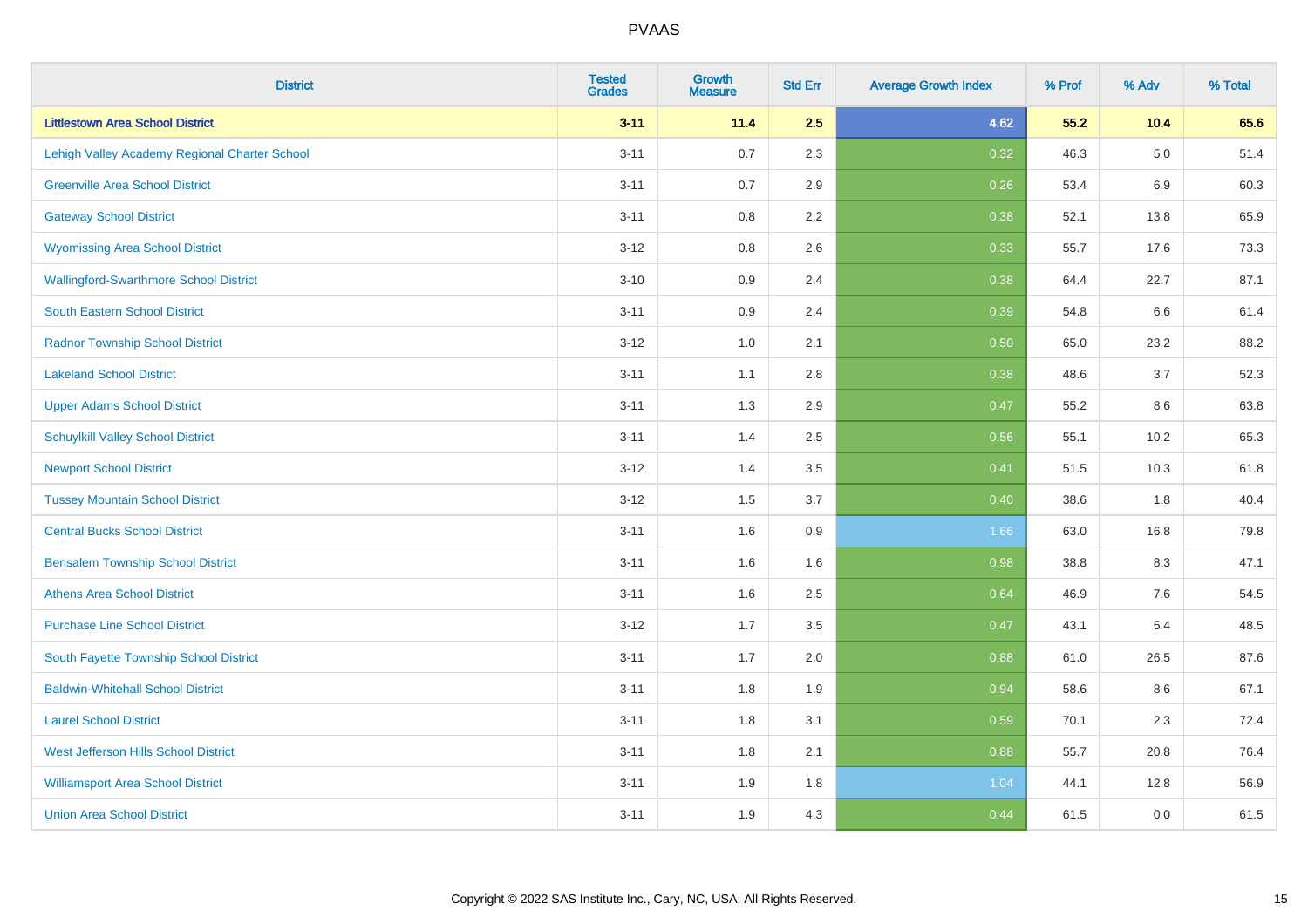| <b>District</b>                                | <b>Tested</b><br><b>Grades</b> | <b>Growth</b><br><b>Measure</b> | <b>Std Err</b> | <b>Average Growth Index</b> | % Prof | % Adv | % Total |
|------------------------------------------------|--------------------------------|---------------------------------|----------------|-----------------------------|--------|-------|---------|
| <b>Littlestown Area School District</b>        | $3 - 11$                       | 11.4                            | 2.5            | 4.62                        | 55.2   | 10.4  | 65.6    |
| <b>Franklin Regional School District</b>       | $3 - 11$                       | 2.0                             | 1.9            | 1.02                        | 66.7   | 15.5  | 82.1    |
| <b>Marple Newtown School District</b>          | $3 - 11$                       | 2.0                             | 2.4            | 0.81                        | 57.6   | 12.8  | 70.4    |
| <b>Lower Moreland Township School District</b> | $3 - 11$                       | 2.0                             | 2.2            | 0.95                        | 62.8   | 17.0  | 79.8    |
| <b>Mastery Charter School - Thomas Campus</b>  | $3 - 10$                       | 2.1                             | 6.2            | 0.33                        | 28.6   | 0.0   | 28.6    |
| <b>Mcguffey School District</b>                | $3 - 11$                       | 2.1                             | 2.6            | 0.81                        | 57.7   | 3.1   | 60.8    |
| <b>Manheim Central School District</b>         | $3 - 11$                       | 2.1                             | 2.1            | 1.01                        | 53.2   | 11.6  | 64.8    |
| <b>United School District</b>                  | $3 - 11$                       | 2.1                             | 3.4            | 0.63                        | 60.3   | 6.6   | 66.9    |
| Northwestern Lehigh School District            | $3 - 11$                       | 2.2                             | 2.3            | 0.93                        | 53.3   | 9.7   | 63.0    |
| <b>Galeton Area School District</b>            | $3 - 11$                       | 2.2                             | 5.3            | 0.42                        | 41.3   | 4.4   | 45.6    |
| <b>Roberto Clemente Charter School</b>         | $3 - 12$                       | 2.2                             | 4.9            | 0.45                        | 27.5   | 5.0   | 32.5    |
| <b>Hanover Area School District</b>            | $3 - 11$                       | 2.2                             | 4.6            | 0.48                        | 42.9   | 5.7   | 48.6    |
| <b>Union School District</b>                   | $3 - 12$                       | 2.3                             | 4.2            | 0.54                        | 32.6   | 7.0   | 39.5    |
| <b>Tunkhannock Area School District</b>        | $3 - 11$                       | 2.3                             | 2.2            | 1.01                        | 44.9   | 9.6   | 54.6    |
| <b>Camp Hill School District</b>               | $3 - 12$                       | 2.3                             | 3.0            | 0.78                        | 53.6   | 17.5  | 71.1    |
| <b>Bedford Area School District</b>            | $3 - 11$                       | 2.5                             | 2.6            | 0.93                        | 48.5   | 10.0  | 58.5    |
| Mastery Charter High School-Lenfest Campus     | $7 - 11$                       | 2.5                             | 5.7            | 0.43                        | 40.0   | 0.0   | 40.0    |
| <b>Methacton School District</b>               | $3 - 11$                       | 2.5                             | 1.7            | 1.43                        | 62.5   | 16.4  | 79.0    |
| <b>Armstrong School District</b>               | $3 - 11$                       | 2.6                             | 1.7            | 1.53                        | 51.5   | 6.1   | 57.6    |
| <b>Hopewell Area School District</b>           | $3 - 11$                       | 2.6                             | 2.7            | 0.97                        | 58.4   | 4.0   | 62.4    |
| <b>Pottsgrove School District</b>              | $3 - 11$                       | 2.8                             | 2.0            | 1.35                        | 44.0   | 10.0  | 53.9    |
| <b>Forbes Road School District</b>             | $3 - 11$                       | $2.8\,$                         | 5.1            | 0.56                        | 41.4   | 10.3  | 51.7    |
| <b>Central Cambria School District</b>         | $3 - 11$                       | 3.0                             | 2.5            | 1.17                        | 56.2   | 9.7   | 66.0    |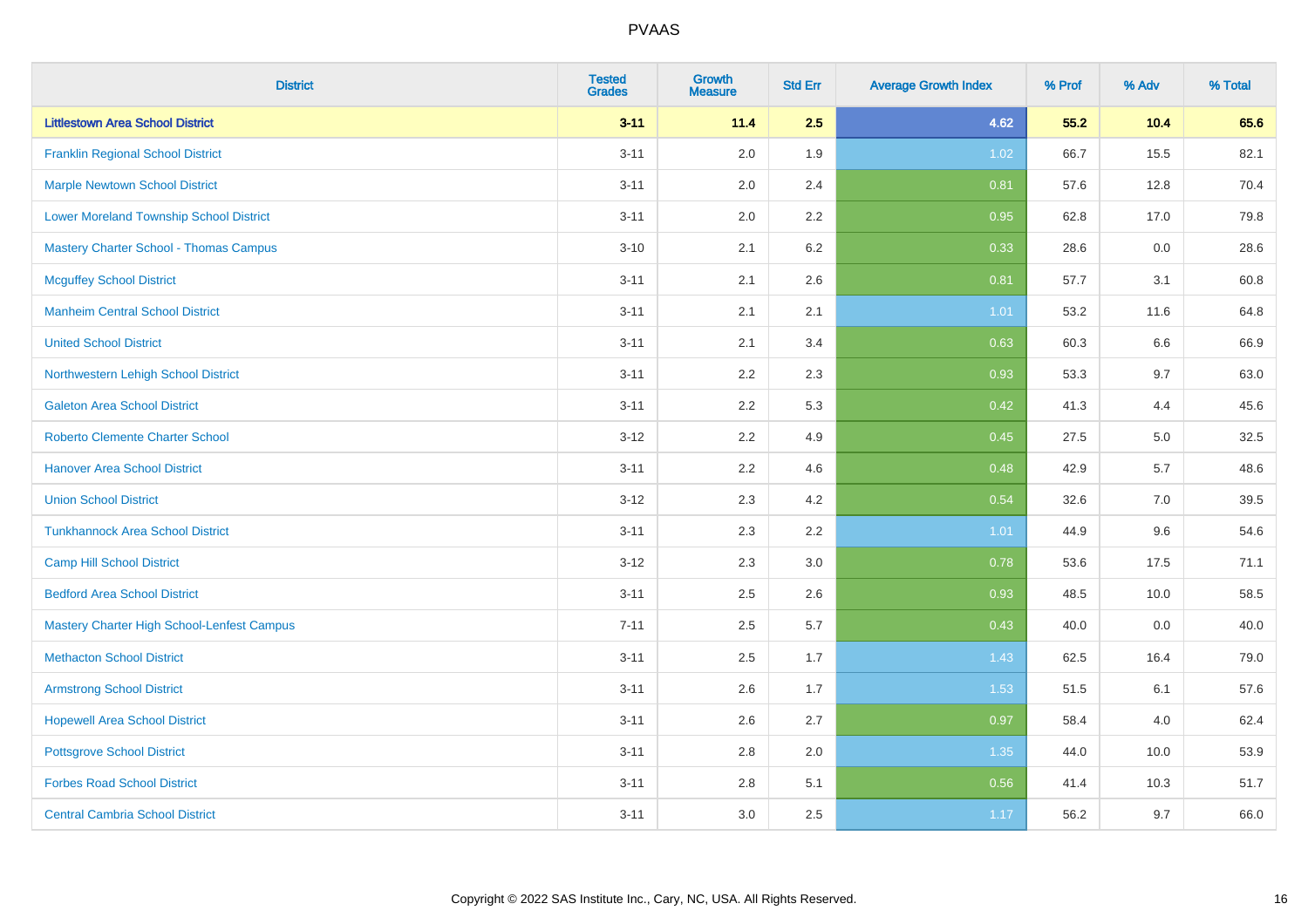| <b>District</b>                                    | <b>Tested</b><br><b>Grades</b> | <b>Growth</b><br><b>Measure</b> | <b>Std Err</b> | <b>Average Growth Index</b> | % Prof | % Adv | % Total |
|----------------------------------------------------|--------------------------------|---------------------------------|----------------|-----------------------------|--------|-------|---------|
| <b>Littlestown Area School District</b>            | $3 - 11$                       | 11.4                            | 2.5            | 4.62                        | 55.2   | 10.4  | 65.6    |
| <b>General Mclane School District</b>              | $3 - 11$                       | 3.1                             | 2.9            | 1.07                        | 62.3   | 4.9   | 67.2    |
| <b>Millcreek Township School District</b>          | $3 - 11$                       | 3.1                             | 1.5            | 2.06                        | 55.6   | 14.2  | 69.7    |
| <b>Keystone School District</b>                    | $3 - 11$                       | 3.1                             | 3.3            | 0.94                        | 50.6   | 6.5   | 57.1    |
| <b>Pleasant Valley School District</b>             | $3 - 11$                       | 3.1                             | 2.0            | 1.57                        | 57.2   | 5.5   | 62.8    |
| <b>Donegal School District</b>                     | $3 - 12$                       | 3.1                             | 2.4            | 1.29                        | 60.6   | 9.1   | 69.7    |
| <b>Woodland Hills School District</b>              | $3 - 12$                       | 3.2                             | 2.6            | 1.22                        | 31.4   | 3.6   | 35.0    |
| <b>Commodore Perry School District</b>             | $3 - 11$                       | 3.2                             | 5.5            | 0.58                        | 58.3   | 0.0   | 58.3    |
| <b>West York Area School District</b>              | $3 - 12$                       | 3.2                             | 2.3            | 1.38                        | 53.8   | 4.4   | 58.2    |
| <b>Altoona Area School District</b>                | $3 - 12$                       | 3.3                             | 1.6            | 1.99                        | 47.7   | 8.2   | 55.9    |
| <b>Southeastern Greene School District</b>         | $3 - 10$                       | 3.3                             | 4.6            | 0.72                        | 57.6   | 6.1   | 63.6    |
| <b>Spring Cove School District</b>                 | $3 - 11$                       | 3.4                             | 2.5            | 1.33                        | 47.8   | 12.7  | 60.4    |
| <b>Fairview School District</b>                    | $3 - 11$                       | 3.4                             | 2.6            | 1.32                        | 57.2   | 17.6  | 74.8    |
| <b>Clairton City School District</b>               | $3 - 11$                       | 3.5                             | 3.7            | 0.95                        | 13.4   | 0.0   | 13.4    |
| <b>Lincoln Park Performing Arts Charter School</b> | $7 - 11$                       | 3.6                             | 2.5            | 1.42                        | 59.6   | 14.7  | 74.3    |
| <b>Conrad Weiser Area School District</b>          | $3 - 11$                       | 3.6                             | 2.2            | 1.63                        | 52.1   | 2.1   | 54.2    |
| <b>North Clarion County School District</b>        | $3 - 12$                       | 3.7                             | 4.3            | 0.85                        | 67.5   | 15.0  | 82.5    |
| <b>Hermitage School District</b>                   | $3 - 12$                       | 3.8                             | 2.4            | 1.60                        | 57.5   | 9.3   | 66.8    |
| South Butler County School District                | $3 - 10$                       | 3.9                             | 2.5            | 1.54                        | 53.1   | 16.6  | 69.7    |
| South Western School District                      | $3 - 12$                       | 3.9                             | 1.9            | 2.08                        | 60.2   | 8.1   | 68.3    |
| Esperanza Academy Charter School                   | $4 - 11$                       | 4.0                             | 2.5            | 1.61                        | 32.4   | 0.7   | 33.1    |
| Northampton Area School District                   | $3 - 11$                       | 4.0                             | 1.6            | 2.51                        | 52.3   | 10.8  | 63.1    |
| <b>Muhlenberg School District</b>                  | $3 - 10$                       | 4.0                             | 1.9            | 2.10                        | 34.2   | 2.6   | 36.8    |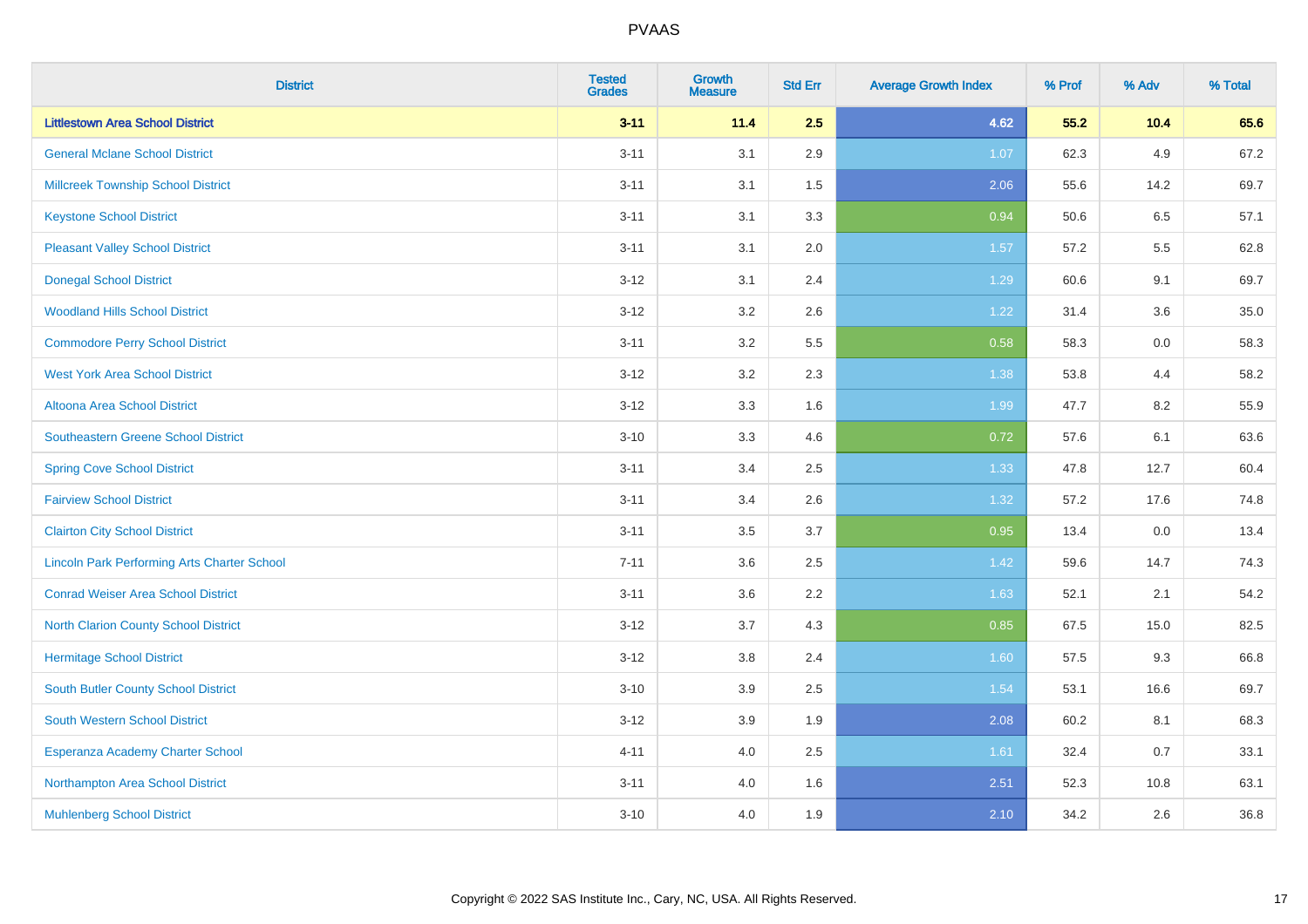| <b>District</b>                                 | <b>Tested</b><br><b>Grades</b> | <b>Growth</b><br><b>Measure</b> | <b>Std Err</b> | <b>Average Growth Index</b> | % Prof | % Adv   | % Total |
|-------------------------------------------------|--------------------------------|---------------------------------|----------------|-----------------------------|--------|---------|---------|
| <b>Littlestown Area School District</b>         | $3 - 11$                       | 11.4                            | 2.5            | 4.62                        | 55.2   | 10.4    | 65.6    |
| <b>Towanda Area School District</b>             | $3 - 11$                       | 4.0                             | 2.8            | 1.44                        | 39.4   | $6.6\,$ | 46.0    |
| <b>Berlin Brothersvalley School District</b>    | $3 - 11$                       | 4.0                             | 4.2            | 0.96                        | 48.8   | 14.0    | 62.8    |
| <b>Neshaminy School District</b>                | $3 - 11$                       | 4.0                             | 1.3            | 3.02                        | 58.7   | 9.5     | 68.2    |
| <b>West Allegheny School District</b>           | $3-12$                         | 4.0                             | 2.1            | 1.96                        | 63.1   | 15.7    | 78.8    |
| Mastery Charter School - Shoemaker Campus       | $7 - 10$                       | 4.1                             | 3.0            | 1.34                        | 20.9   | 3.3     | 24.2    |
| <b>Line Mountain School District</b>            | $3 - 11$                       | 4.1                             | 3.2            | $1.27$                      | 52.9   | 9.2     | 62.1    |
| <b>Governor Mifflin School District</b>         | $3 - 11$                       | 4.1                             | 1.8            | 2.33                        | 42.5   | 7.2     | 49.7    |
| <b>East Penn School District</b>                | $3 - 11$                       | 4.1                             | 1.3            | 3.27                        | 55.8   | 11.5    | 67.3    |
| <b>Ligonier Valley School District</b>          | $3 - 11$                       | 4.2                             | 3.1            | 1.34                        | 59.1   | 10.3    | 69.5    |
| <b>Loyalsock Township School District</b>       | $3 - 12$                       | 4.2                             | 2.8            | 1.47                        | 54.3   | 2.1     | 56.4    |
| <b>Punxsutawney Area School District</b>        | $3 - 11$                       | 4.2                             | 2.9            | 1.45                        | 55.0   | 5.5     | 60.6    |
| Meyersdale Area School District                 | $3 - 11$                       | 4.2                             | 4.0            | 1.07                        | 43.1   | 6.9     | 50.0    |
| <b>Laurel Highlands School District</b>         | $3 - 11$                       | 4.3                             | 2.4            | 1.81                        | 44.9   | 9.6     | 54.5    |
| <b>Central Dauphin School District</b>          | $3 - 11$                       | 4.4                             | 1.3            | 3.32                        | 53.3   | 7.4     | 60.7    |
| Leechburg Area School District                  | $3 - 11$                       | 4.4                             | 4.0            | 1.09                        | 47.8   | 19.6    | 67.4    |
| <b>Port Allegany School District</b>            | $3 - 11$                       | 4.4                             | 3.6            | 1.21                        | 28.1   | 9.4     | 37.5    |
| <b>Pottsville Area School District</b>          | $3-12$                         | 4.4                             | 2.3            | 1.94                        | 44.8   | 5.4     | 50.2    |
| <b>MaST Community Charter School II</b>         | $3 - 10$                       | 4.4                             | 3.2            | 1.37                        | 28.4   | 3.4     | 31.8    |
| <b>Burrell School District</b>                  | $3 - 11$                       | 4.5                             | 3.1            | 1.48                        | 58.5   | 13.8    | 72.3    |
| <b>Eastern Lancaster County School District</b> | $3-12$                         | 4.5                             | 2.2            | 2.09                        | 46.3   | 11.4    | 57.6    |
| Harmony Area School District                    | $3 - 10$                       | 4.5                             | 6.3            | 0.72                        | 33.3   | 13.3    | 46.7    |
| <b>Hempfield Area School District</b>           | $3-12$                         | 4.6                             | 1.6            | 2.86                        | 53.5   | 20.1    | 73.6    |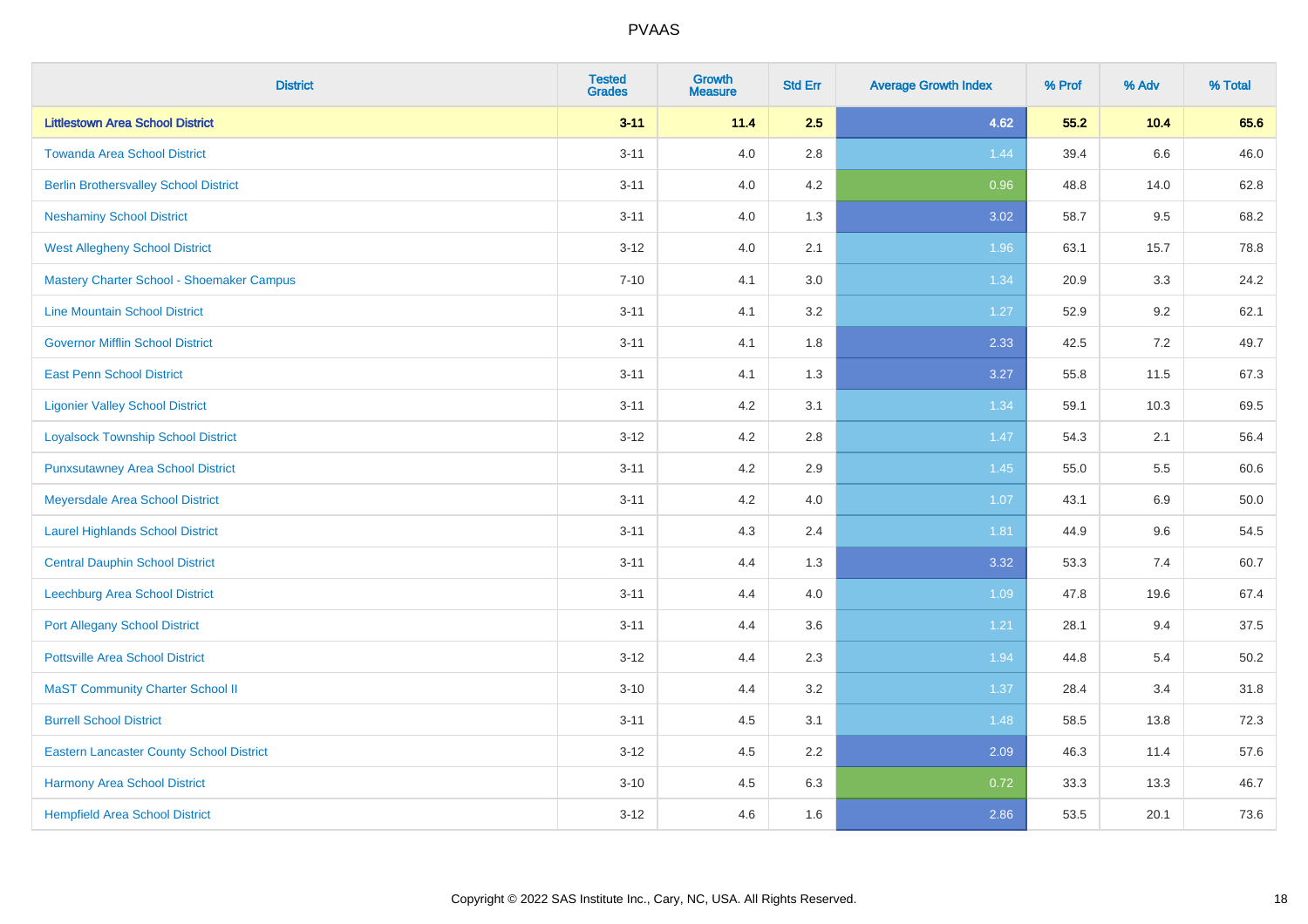| <b>District</b>                             | <b>Tested</b><br><b>Grades</b> | <b>Growth</b><br><b>Measure</b> | <b>Std Err</b> | <b>Average Growth Index</b> | % Prof | % Adv   | % Total |
|---------------------------------------------|--------------------------------|---------------------------------|----------------|-----------------------------|--------|---------|---------|
| <b>Littlestown Area School District</b>     | $3 - 11$                       | 11.4                            | 2.5            | 4.62                        | 55.2   | 10.4    | 65.6    |
| Pennsylvania Leadership Charter School      | $3 - 11$                       | 4.6                             | 2.2            | 2.13                        | 55.4   | 11.2    | 66.7    |
| <b>Warrior Run School District</b>          | $3 - 11$                       | 4.6                             | 3.0            | 1.51                        | 40.9   | 8.1     | 49.0    |
| New Brighton Area School District           | $3 - 11$                       | 4.6                             | 3.1            | 1.47                        | 60.9   | 5.8     | 66.7    |
| <b>KIPP Dubois Charter School</b>           | $9 - 10$                       | 4.7                             | 3.3            | 1.40                        | 31.0   | 1.4     | 32.4    |
| <b>Blackhawk School District</b>            | $3 - 11$                       | 4.7                             | 2.3            | 2.01                        | 55.8   | 8.8     | 64.6    |
| <b>Halifax Area School District</b>         | $3 - 11$                       | 4.7                             | 3.9            | 1.22                        | 61.5   | 9.6     | 71.2    |
| <b>Beaver Area School District</b>          | $3 - 10$                       | 4.7                             | 2.4            | 1.94                        | 57.4   | 16.8    | 74.2    |
| Urban Pathways 6-12 Charter School          | $6 - 11$                       | 4.8                             | 6.4            | 0.75                        | 28.6   | $0.0\,$ | 28.6    |
| <b>Kennett Consolidated School District</b> | $3 - 11$                       | 4.8                             | 1.8            | 2.61                        | 52.5   | 10.7    | 63.2    |
| Morrisville Borough School District         | $3 - 11$                       | 4.8                             | 4.3            | 1.10                        | 30.2   | 2.3     | 32.6    |
| <b>Central Valley School District</b>       | $3 - 10$                       | 4.8                             | 2.4            | 1.98                        | 56.9   | $9.0\,$ | 65.9    |
| <b>Sharon City School District</b>          | $3 - 11$                       | 4.9                             | 2.6            | 1.87                        | 48.2   | 5.3     | 53.4    |
| <b>Everett Area School District</b>         | $3 - 11$                       | 5.0                             | 3.4            | 1.47                        | 60.5   | 1.3     | 61.8    |
| <b>West Shore School District</b>           | $3-12$                         | $5.0\,$                         | 1.4            | 3.59                        | 54.2   | 9.4     | 63.6    |
| <b>Peters Township School District</b>      | $3 - 11$                       | 5.0                             | 1.8            | 2.76                        | 59.8   | 26.1    | 85.9    |
| <b>Hampton Township School District</b>     | $3 - 11$                       | 5.1                             | 2.2            | 2.35                        | 54.0   | 28.2    | 82.2    |
| <b>Grove City Area School District</b>      | $3-12$                         | 5.1                             | 2.4            | 2.09                        | 36.4   | 16.5    | 52.8    |
| <b>Warwick School District</b>              | $3 - 11$                       | 5.2                             | 1.9            | 2.76                        | 46.4   | 17.0    | 63.3    |
| <b>Hanover Public School District</b>       | $3 - 11$                       | 5.2                             | 2.8            | 1.83                        | 52.2   | 14.4    | 66.7    |
| <b>Parkland School District</b>             | $3 - 11$                       | 5.3                             | 1.2            | 4.30                        | 58.0   | 22.3    | 80.4    |
| <b>Allentown City School District</b>       | $3 - 12$                       | 5.3                             | 1.4            | 3.88                        | 25.3   | 2.7     | 28.0    |
| <b>New Foundations Charter School</b>       | $3 - 11$                       | 5.4                             | 2.2            | 2.41                        | 47.2   | 2.5     | 49.8    |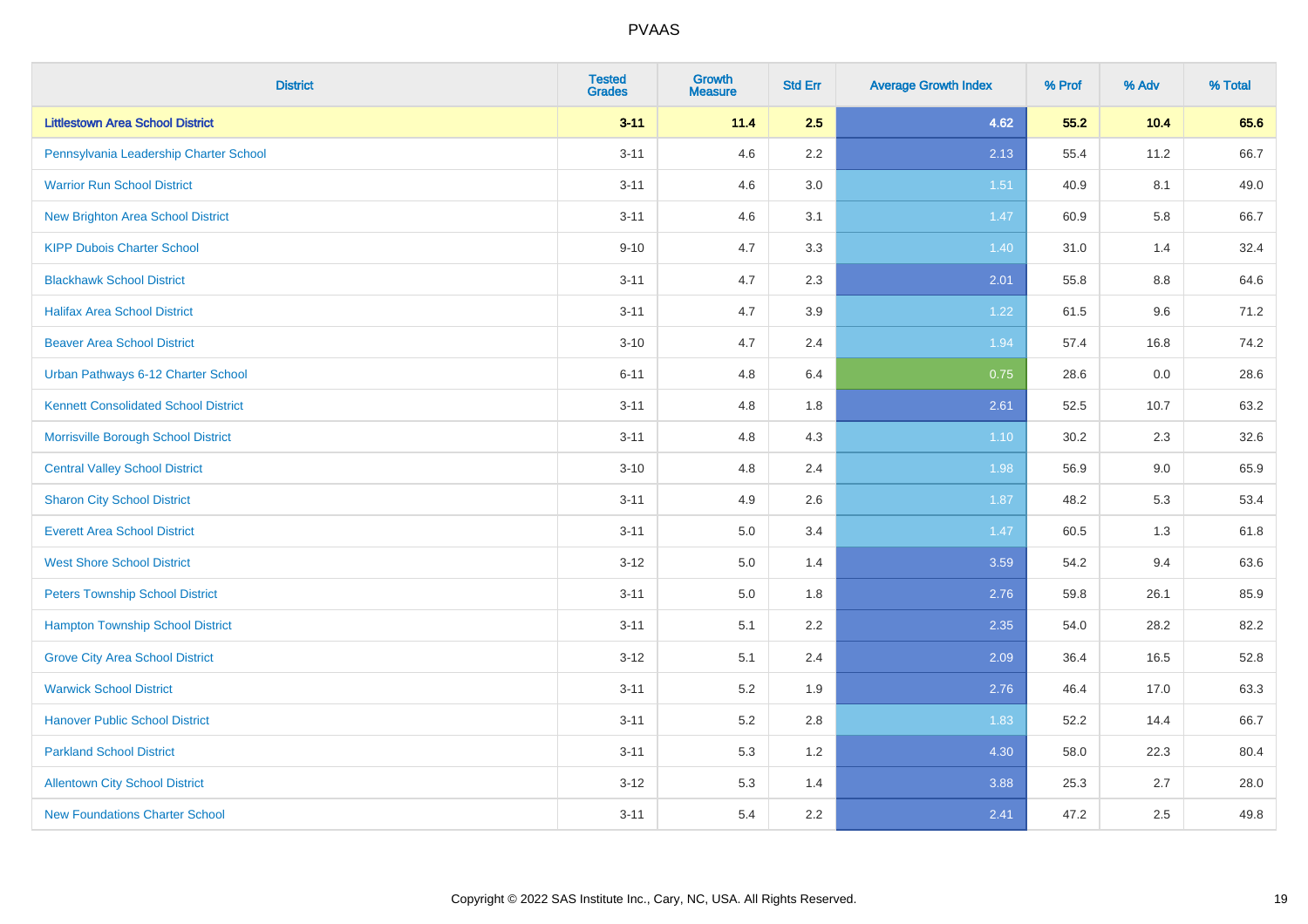| <b>District</b>                                  | <b>Tested</b><br><b>Grades</b> | <b>Growth</b><br><b>Measure</b> | <b>Std Err</b> | <b>Average Growth Index</b> | % Prof | % Adv | % Total |
|--------------------------------------------------|--------------------------------|---------------------------------|----------------|-----------------------------|--------|-------|---------|
| <b>Littlestown Area School District</b>          | $3 - 11$                       | 11.4                            | 2.5            | 4.62                        | 55.2   | 10.4  | 65.6    |
| <b>Keystone Oaks School District</b>             | $3 - 11$                       | 5.5                             | 2.6            | 2.07                        | 53.2   | 12.1  | 65.4    |
| <b>Stroudsburg Area School District</b>          | $3 - 11$                       | 5.5                             | 1.9            | 2.88                        | 48.1   | 4.2   | 52.3    |
| Lehigh Career & Technical Institute              | $10 - 12$                      | 5.6                             | 5.6            | 0.99                        | 78.3   | 0.0   | 78.3    |
| Palmyra Area School District                     | $3 - 11$                       | 5.6                             | 1.9            | 2.96                        | 56.4   | 15.6  | 72.0    |
| <b>Western Wayne School District</b>             | $3 - 11$                       | 5.6                             | 2.9            | 1.93                        | 41.3   | 17.4  | 58.7    |
| <b>Spring Grove Area School District</b>         | $3 - 11$                       | 5.6                             | 2.1            | 2.68                        | 55.1   | 15.0  | 70.1    |
| <b>Ephrata Area School District</b>              | $3 - 11$                       | 5.6                             | 1.8            | 3.12                        | 54.7   | 9.5   | 64.2    |
| <b>Mastery Charter School - Pickett Campus</b>   | $6 - 10$                       | 5.6                             | 5.7            | 1.00                        | 27.8   | 0.0   | 27.8    |
| <b>Bethel Park School District</b>               | $3 - 11$                       | 5.6                             | 1.8            | 3.18                        | 65.3   | 18.6  | 83.9    |
| <b>Mars Area School District</b>                 | $3 - 10$                       | 5.7                             | 2.1            | 2.75                        | 57.9   | 18.2  | 76.1    |
| <b>Bentworth School District</b>                 | $3 - 11$                       | 5.7                             | 3.2            | 1.75                        | 44.2   | 19.5  | 63.6    |
| <b>Penncrest School District</b>                 | $3 - 11$                       | 5.7                             | 2.2            | 2.57                        | 47.2   | 7.1   | 54.3    |
| Daniel Boone Area School District                | $3 - 12$                       | 5.7                             | 2.0            | 2.88                        | 51.0   | 11.5  | 62.6    |
| <b>Tidioute Community Charter School</b>         | $3 - 11$                       | 5.7                             | 5.1            | 1.11                        | 34.4   | 21.9  | 56.2    |
| 21st Century Cyber Charter School                | $6 - 12$                       | 5.7                             | 2.3            | 2.50                        | 56.7   | 8.3   | 65.0    |
| Capital Area School for the Arts Charter School  | $9 - 11$                       | 5.8                             | 4.1            | 1.39                        | 59.3   | 18.6  | 78.0    |
| Community Academy Of Philadelphia Charter School | $3 - 11$                       | 5.8                             | 2.7            | 2.12                        | 26.7   | 0.9   | 27.6    |
| <b>Agora Cyber Charter School</b>                | $3 - 11$                       | 5.8                             | 2.6            | 2.28                        | 42.8   | 6.6   | 49.4    |
| <b>Collegium Charter School</b>                  | $3 - 10$                       | 5.9                             | 2.5            | 2.33                        | 38.1   | 7.9   | 46.0    |
| <b>Mechanicsburg Area School District</b>        | $3 - 11$                       | 5.9                             | 1.8            | 3.29                        | 57.2   | 13.7  | 70.9    |
| Northeastern York School District                | $3 - 11$                       | 5.9                             | 2.0            | 3.03                        | 51.1   | 16.6  | 67.6    |
| <b>Uniontown Area School District</b>            | $3 - 11$                       | 6.0                             | 3.2            | 1.87                        | 62.4   | 5.9   | 68.2    |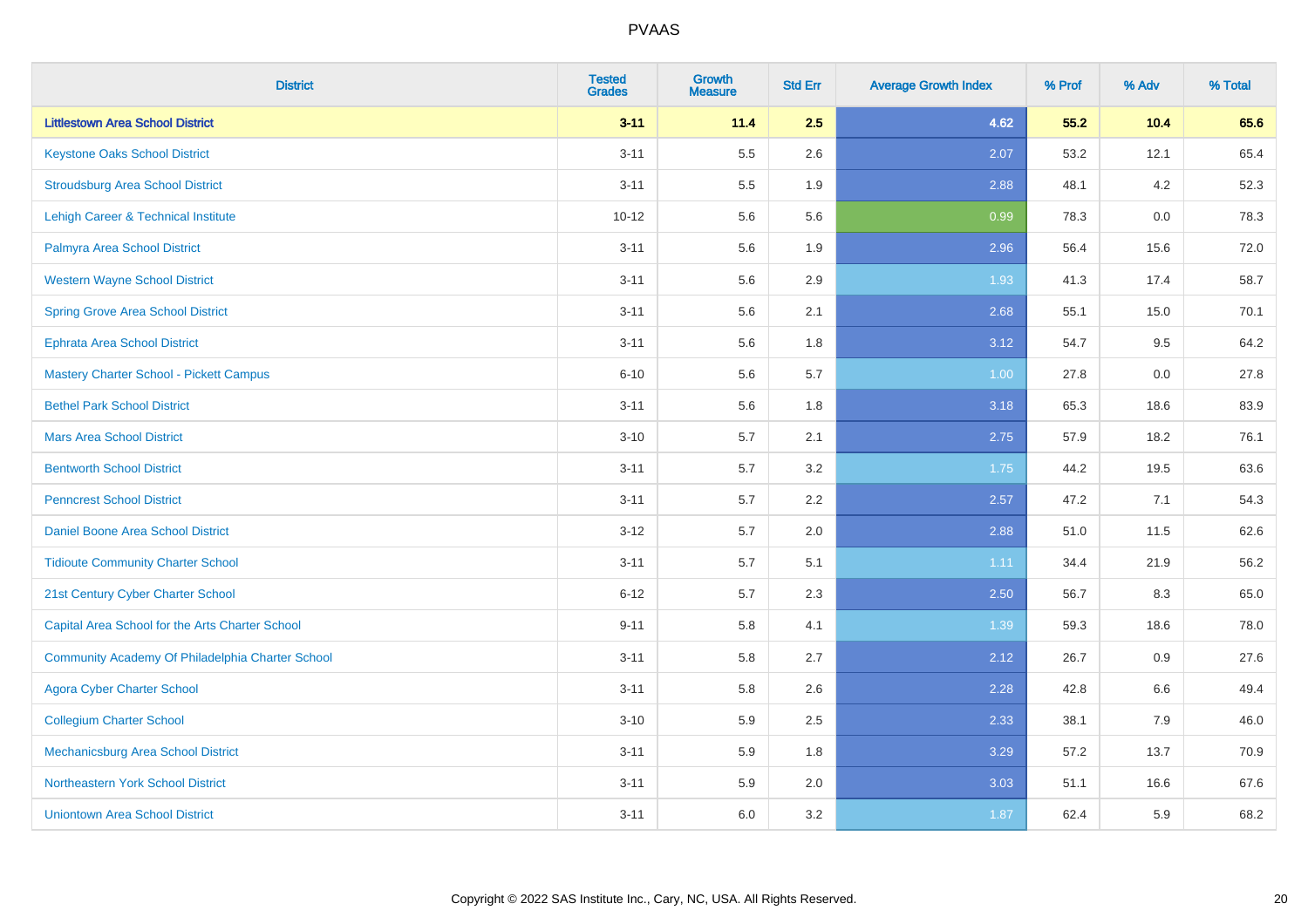| <b>District</b>                               | <b>Tested</b><br><b>Grades</b> | <b>Growth</b><br><b>Measure</b> | <b>Std Err</b> | <b>Average Growth Index</b> | % Prof | % Adv | % Total |
|-----------------------------------------------|--------------------------------|---------------------------------|----------------|-----------------------------|--------|-------|---------|
| <b>Littlestown Area School District</b>       | $3 - 11$                       | 11.4                            | 2.5            | 4.62                        | 55.2   | 10.4  | 65.6    |
| Hollidaysburg Area School District            | $3 - 11$                       | 6.0                             | 2.1            | 2.88                        | 57.1   | 12.3  | 69.4    |
| <b>Wilson Area School District</b>            | $3 - 11$                       | 6.0                             | 2.6            | 2.30                        | 48.7   | 8.5   | 57.2    |
| <b>Spring-Ford Area School District</b>       | $3 - 11$                       | 6.0                             | 1.3            | 4.46                        | 60.8   | 16.5  | 77.4    |
| <b>Dover Area School District</b>             | $3 - 12$                       | 6.0                             | 2.1            | 2.94                        | 52.2   | 6.0   | 58.2    |
| <b>Connellsville Area School District</b>     | $3 - 11$                       | 6.1                             | 2.0            | 3.05                        | 45.4   | 7.8   | 53.2    |
| <b>Whitehall-Coplay School District</b>       | $3 - 11$                       | 6.1                             | 1.8            | 3.45                        | 49.3   | 7.4   | 56.6    |
| <b>Millersburg Area School District</b>       | $3 - 11$                       | 6.2                             | 3.8            | 1.63                        | 51.8   | 7.4   | 59.3    |
| <b>Northgate School District</b>              | $3 - 11$                       | 6.3                             | 3.6            | 1.73                        | 53.3   | 16.7  | 70.0    |
| <b>Salisbury Township School District</b>     | $3 - 11$                       | 6.3                             | 3.6            | 1.77                        | 46.2   | 6.6   | 52.8    |
| <b>Belle Vernon Area School District</b>      | $3 - 11$                       | 6.5                             | 2.6            | 2.44                        | 55.6   | 11.1  | 66.7    |
| <b>Steel Valley School District</b>           | $3 - 11$                       | 6.5                             | 3.4            | 1.89                        | 50.7   | 5.6   | 56.3    |
| <b>Wattsburg Area School District</b>         | $3 - 11$                       | 6.5                             | 2.7            | 2.43                        | 42.7   | 7.6   | 50.3    |
| <b>Sto-Rox School District</b>                | $3 - 10$                       | 6.6                             | 3.7            | 1.80                        | 13.4   | 0.0   | 13.4    |
| <b>Franklin Area School District</b>          | $3 - 11$                       | 6.6                             | 2.8            | 2.34                        | 48.2   | 4.5   | 52.7    |
| <b>Richland School District</b>               | $3 - 11$                       | 6.7                             | 2.9            | 2.33                        | 62.2   | 19.2  | 81.4    |
| Pocono Mountain School District               | $3 - 12$                       | 6.8                             | 1.5            | 4.62                        | 45.8   | 5.0   | 50.7    |
| <b>Upper Darby School District</b>            | $3 - 12$                       | 6.9                             | 1.5            | 4.62                        | 45.0   | 6.7   | 51.7    |
| <b>Brookville Area School District</b>        | $3 - 11$                       | 6.9                             | 3.0            | 2.30                        | 55.2   | 15.6  | 70.8    |
| <b>Shanksville-Stonycreek School District</b> | $3 - 10$                       | 7.0                             | 5.9            | 1.20                        | 64.7   | 17.6  | 82.4    |
| <b>Esperanza Cyber Charter School</b>         | $3 - 11$                       | 7.1                             | 6.1            | 1.16                        | 9.1    | 0.0   | 9.1     |
| <b>Centennial School District</b>             | $3 - 10$                       | 7.1                             | 1.7            | 4.29                        | 50.1   | 8.7   | 58.9    |
| <b>Carlynton School District</b>              | $3 - 11$                       | 7.3                             | 3.3            | 2.22                        | 41.0   | 10.5  | 51.6    |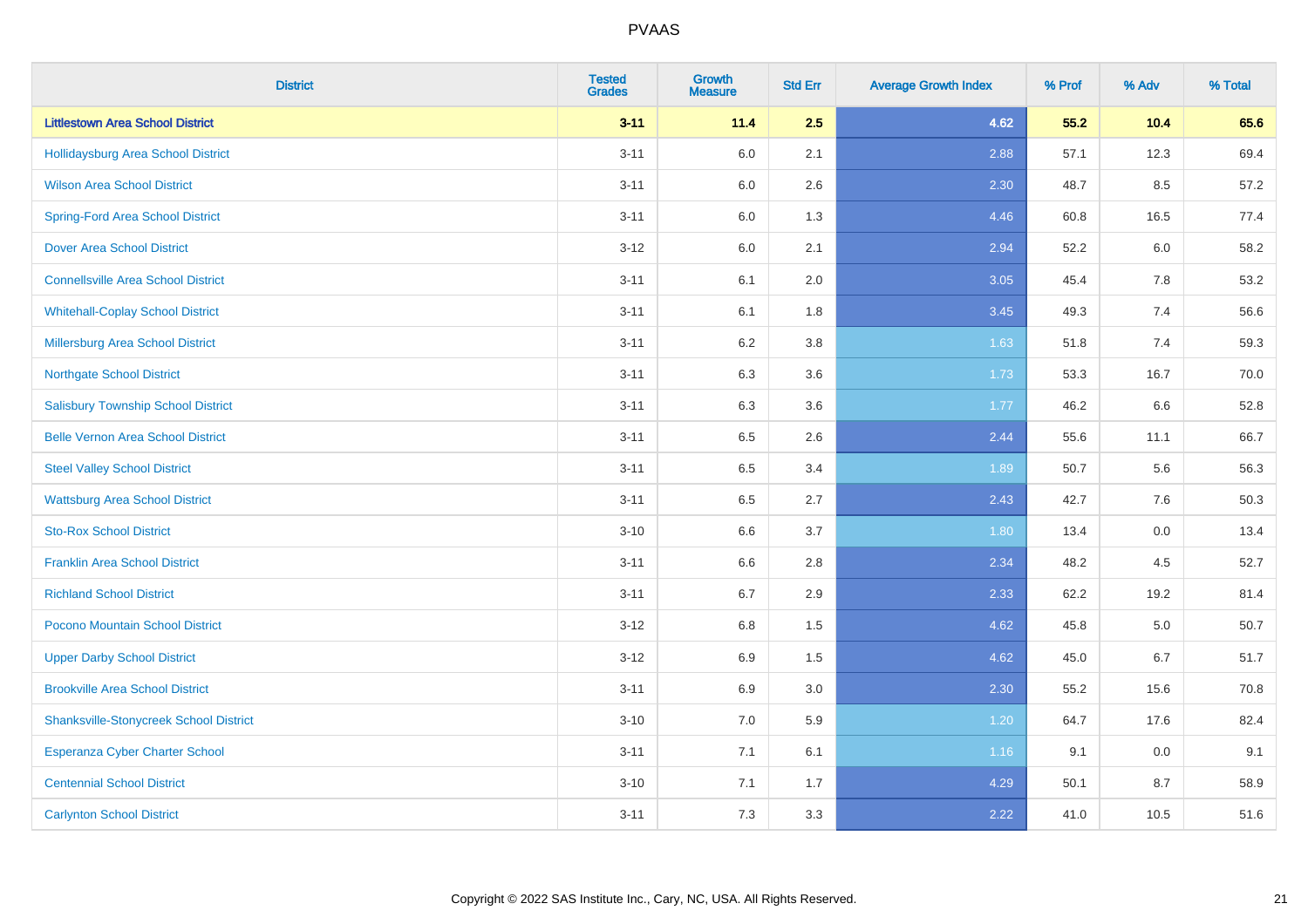| <b>District</b>                                        | <b>Tested</b><br><b>Grades</b> | <b>Growth</b><br><b>Measure</b> | <b>Std Err</b> | <b>Average Growth Index</b> | % Prof | % Adv | % Total |
|--------------------------------------------------------|--------------------------------|---------------------------------|----------------|-----------------------------|--------|-------|---------|
| <b>Littlestown Area School District</b>                | $3 - 11$                       | 11.4                            | 2.5            | 4.62                        | 55.2   | 10.4  | 65.6    |
| Lehigh Valley Charter High School For The Arts         | $9 - 10$                       | 7.3                             | 2.6            | 2.82                        | 62.3   | 18.2  | 80.5    |
| <b>Carbondale Area School District</b>                 | $3 - 10$                       | 7.4                             | 3.3            | 2.25                        | 56.6   | 2.6   | 59.2    |
| <b>Wilmington Area School District</b>                 | $3 - 11$                       | 7.5                             | 3.0            | 2.48                        | 55.1   | 5.1   | 60.2    |
| Philadelphia City School District                      | $3 - 12$                       | 7.5                             | 0.6            | 12.64                       | 38.4   | 7.0   | 45.4    |
| New Hope-Solebury School District                      | $3 - 11$                       | 7.5                             | 2.9            | 2.57                        | 68.2   | 22.7  | 90.9    |
| <b>Coudersport Area School District</b>                | $3 - 11$                       | 7.7                             | 3.7            | 2.06                        | 55.7   | 8.2   | 63.9    |
| <b>Saint Marys Area School District</b>                | $3 - 11$                       | 7.8                             | 2.6            | 3.04                        | 57.0   | 8.2   | 65.2    |
| Allegheny-Clarion Valley School District               | $3 - 10$                       | 7.8                             | 4.7            | 1.65                        | 53.3   | 3.3   | 56.7    |
| <b>Wayne Highlands School District</b>                 | $3 - 11$                       | 7.8                             | 2.4            | 3.23                        | 52.3   | 13.1  | 65.4    |
| <b>Haverford Township School District</b>              | $3 - 11$                       | 8.0                             | 1.5            | 5.27                        | 53.0   | 25.5  | 78.6    |
| <b>Blacklick Valley School District</b>                | $3 - 11$                       | 8.0                             | 4.3            | 1.85                        | 34.1   | 0.0   | 34.1    |
| <b>Reach Cyber Charter School</b>                      | $3 - 11$                       | 8.1                             | 4.7            | 1.72                        | 42.4   | 4.6   | 47.0    |
| <b>Bethlehem-Center School District</b>                | $3 - 10$                       | 8.1                             | 3.3            | 2.46                        | 35.1   | 1.4   | 36.5    |
| <b>Moon Area School District</b>                       | $3 - 11$                       | 8.2                             | 1.9            | 4.25                        | 58.7   | 18.5  | 77.2    |
| <b>Monessen City School District</b>                   | $3 - 10$                       | 8.3                             | 4.5            | 1.85                        | 42.9   | 2.9   | 45.7    |
| Selinsgrove Area School District                       | $3 - 12$                       | 8.3                             | 2.3            | 3.54                        | 56.8   | 10.0  | 66.8    |
| Renaissance Academy Charter School                     | $3 - 11$                       | 8.3                             | 3.3            | 2.54                        | 45.6   | 22.8  | 68.4    |
| <b>William Penn School District</b>                    | $3 - 12$                       | 8.3                             | 2.1            | 3.99                        | 35.6   | 3.0   | 38.7    |
| <b>Cornwall-Lebanon School District</b>                | $3 - 11$                       | 8.3                             | 1.6            | 5.08                        | 47.2   | 8.4   | 55.6    |
| <b>Chester Charter Scholars Academy Charter School</b> | $3 - 12$                       | 8.4                             | 4.1            | 2.03                        | 23.4   | 0.0   | 23.4    |
| <b>Oswayo Valley School District</b>                   | $3 - 12$                       | 8.5                             | 5.0            | 1.68                        | 50.0   | 16.7  | 66.7    |
| <b>Allegheny Valley School District</b>                | $3 - 11$                       | 8.5                             | 3.9            | 2.17                        | 53.1   | 12.2  | 65.3    |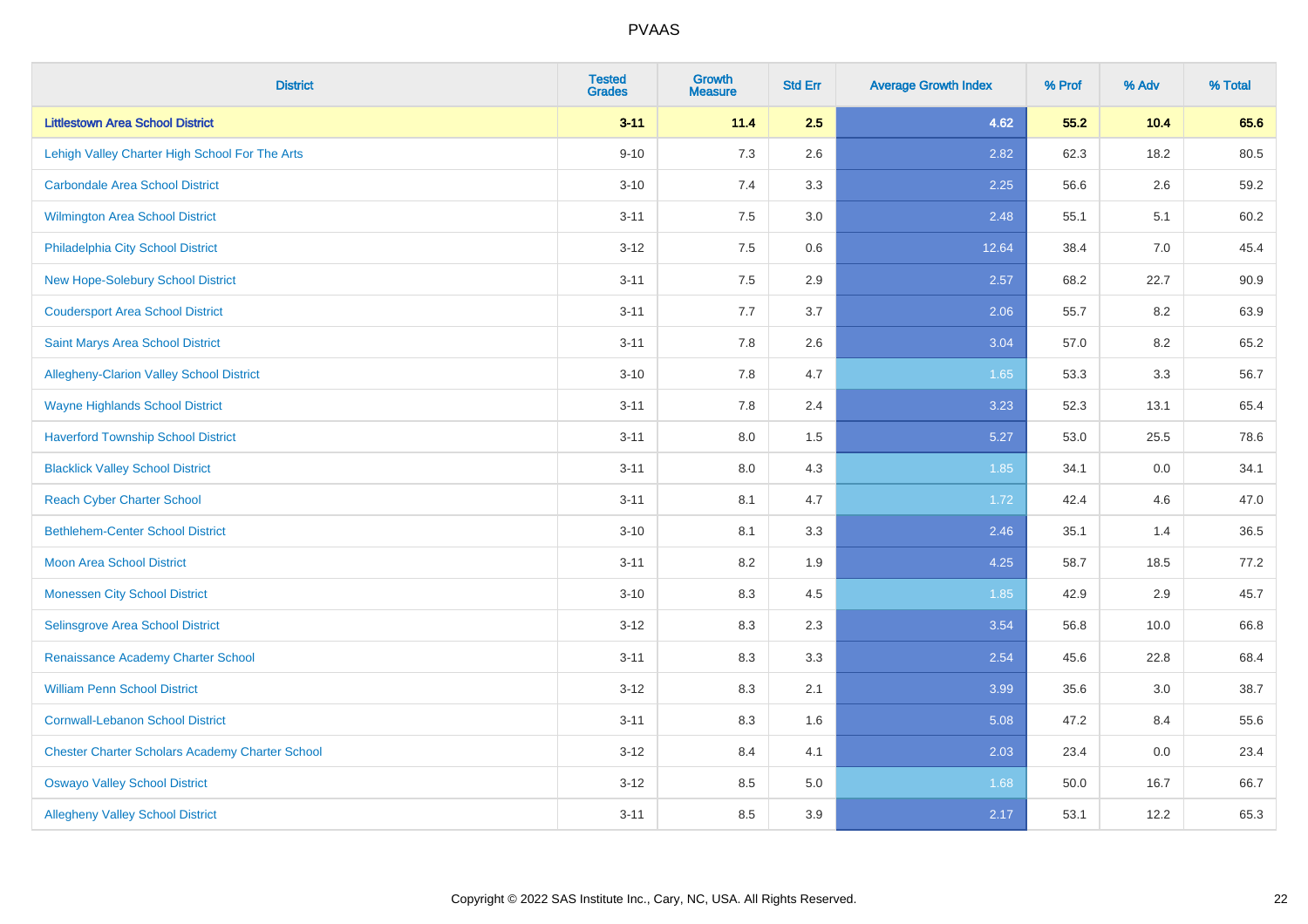| <b>District</b>                                    | <b>Tested</b><br><b>Grades</b> | <b>Growth</b><br><b>Measure</b> | <b>Std Err</b> | <b>Average Growth Index</b> | % Prof | % Adv | % Total |
|----------------------------------------------------|--------------------------------|---------------------------------|----------------|-----------------------------|--------|-------|---------|
| <b>Littlestown Area School District</b>            | $3 - 11$                       | 11.4                            | 2.5            | 4.62                        | 55.2   | 10.4  | 65.6    |
| Eastern Lebanon County School District             | $3 - 11$                       | 8.6                             | 2.2            | 3.84                        | 48.8   | 11.4  | 60.3    |
| <b>Conestoga Valley School District</b>            | $3 - 11$                       | 8.7                             | 1.8            | 4.69                        | 60.3   | 13.5  | 73.8    |
| <b>Wyalusing Area School District</b>              | $3-12$                         | 8.8                             | 3.3            | 2.68                        | 54.6   | 11.7  | 66.2    |
| <b>Wilson School District</b>                      | $3 - 12$                       | 8.8                             | 1.5            | 5.96                        | 52.6   | 14.6  | 67.2    |
| <b>Council Rock School District</b>                | $3 - 11$                       | 8.9                             | 1.2            | 7.65                        | 62.8   | 16.6  | 79.4    |
| <b>Hamburg Area School District</b>                | $3 - 11$                       | 8.9                             | 2.5            | 3.63                        | 43.5   | 8.2   | 51.7    |
| <b>Mckeesport Area School District</b>             | $3 - 12$                       | 9.0                             | 2.4            | 3.72                        | 31.0   | 4.5   | 35.5    |
| <b>Avon Grove Charter School</b>                   | $3 - 11$                       | 9.0                             | 2.9            | 3.13                        | 58.8   | 16.7  | 75.5    |
| <b>York Academy Regional Charter School</b>        | $3 - 11$                       | 9.0                             | 5.0            | 1.79                        | 55.2   | 0.0   | 55.2    |
| Ambridge Area School District                      | $3 - 12$                       | 9.1                             | 2.6            | 3.46                        | 50.4   | 10.7  | 61.1    |
| <b>Mifflin County School District</b>              | $3 - 11$                       | 9.1                             | 1.7            | 5.49                        | 47.1   | 6.7   | 53.8    |
| <b>Octorara Area School District</b>               | $3 - 11$                       | 9.1                             | 2.4            | 3.82                        | 52.1   | 8.5   | 60.6    |
| <b>North Penn School District</b>                  | $3 - 11$                       | 9.1                             | 1.1            | 8.36                        | 55.8   | 17.0  | 72.8    |
| <b>Commonwealth Charter Academy Charter School</b> | $3 - 10$                       | 9.1                             | 1.9            | 4.90                        | 47.2   | 9.1   | 56.3    |
| <b>Cranberry Area School District</b>              | $3-12$                         | 9.2                             | 3.0            | 3.04                        | 47.5   | 10.2  | 57.6    |
| Pen Argyl Area School District                     | $3-12$                         | 9.2                             | 2.7            | 3.46                        | 50.0   | 12.6  | 62.6    |
| Pennsylvania Distance Learning Charter School      | $3 - 12$                       | 9.3                             | 4.2            | 2.22                        | 42.2   | 3.1   | 45.3    |
| <b>Bethlehem Area School District</b>              | $3 - 11$                       | 9.3                             | 1.1            | 8.15                        | 44.7   | 12.0  | 56.7    |
| <b>Tech Freire Charter School</b>                  | $9 - 11$                       | 9.3                             | 2.9            | 3.26                        | 18.0   | 1.1   | 19.1    |
| <b>Shippensburg Area School District</b>           | $3 - 11$                       | 9.3                             | 1.9            | 4.84                        | 53.1   | 10.2  | 63.3    |
| Multicultural Academy Charter School               | $9 - 11$                       | 9.5                             | 3.5            | 2.69                        | 22.0   | 0.0   | 22.0    |
| <b>Hazleton Area School District</b>               | $3 - 11$                       | 9.6                             | 1.4            | 6.77                        | 45.0   | 7.8   | 52.9    |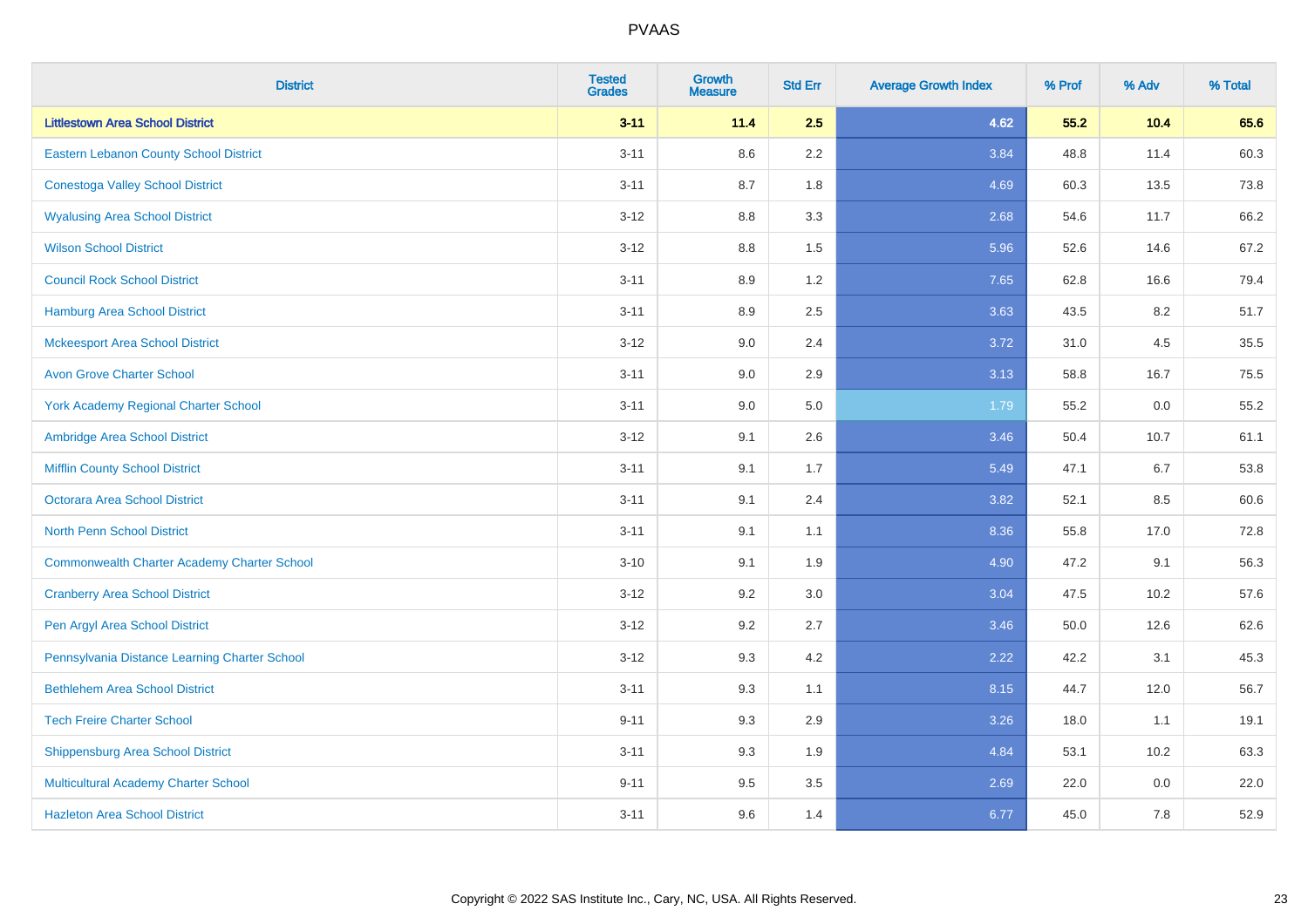| <b>District</b>                               | <b>Tested</b><br><b>Grades</b> | <b>Growth</b><br><b>Measure</b> | <b>Std Err</b> | <b>Average Growth Index</b> | % Prof | % Adv | % Total |
|-----------------------------------------------|--------------------------------|---------------------------------|----------------|-----------------------------|--------|-------|---------|
| <b>Littlestown Area School District</b>       | $3 - 11$                       | 11.4                            | 2.5            | 4.62                        | 55.2   | 10.4  | 65.6    |
| <b>Eastern York School District</b>           | $3 - 11$                       | 9.6                             | 2.6            | 3.71                        | 56.3   | 12.6  | 68.9    |
| <b>Freeport Area School District</b>          | $3 - 10$                       | 9.7                             | 2.5            | 3.91                        | 57.5   | 17.8  | 75.3    |
| <b>Homer-Center School District</b>           | $3 - 11$                       | 9.7                             | 3.6            | 2.70                        | 45.1   | 17.2  | 62.3    |
| <b>Shenandoah Valley School District</b>      | $3 - 11$                       | 9.7                             | 3.9            | 2.49                        | 28.3   | 5.0   | 33.3    |
| Fox Chapel Area School District               | $3 - 11$                       | 9.8                             | 1.8            | 5.36                        | 56.6   | 28.6  | 85.2    |
| <b>Northern Cambria School District</b>       | $3 - 11$                       | 10.0                            | 3.3            | 3.04                        | 47.4   | 5.1   | 52.6    |
| <b>Avon Grove School District</b>             | $3 - 10$                       | 10.0                            | 1.6            | 6.26                        | 56.3   | 18.6  | 74.9    |
| <b>Ridley School District</b>                 | $3 - 12$                       | 10.0                            | 1.6            | 6.10                        | 45.6   | 8.2   | 53.8    |
| <b>Reading School District</b>                | $3 - 11$                       | 10.1                            | 1.4            | 7.25                        | 24.7   | 2.4   | 27.2    |
| <b>York Suburban School District</b>          | $3 - 11$                       | 10.1                            | 2.1            | 4.91                        | 53.5   | 27.8  | 81.3    |
| Dr Robert Ketterer Charter School Inc         | $6 - 12$                       | 10.1                            | 5.0            | 2.04                        | 14.9   | 0.4   | 15.3    |
| <b>Clarion Area School District</b>           | $3 - 11$                       | 10.3                            | 4.1            | 2.51                        | 45.4   | 14.6  | 60.0    |
| <b>Midd-West School District</b>              | $3 - 11$                       | 10.3                            | 2.7            | 3.80                        | 58.0   | 13.4  | 71.4    |
| <b>Cocalico School District</b>               | $3 - 11$                       | 10.6                            | 2.0            | 5.18                        | 50.8   | 14.1  | 64.8    |
| Montgomery Area School District               | $3 - 11$                       | 10.7                            | 3.6            | 2.96                        | 48.7   | 12.4  | 61.1    |
| Lake-Lehman School District                   | $3 - 11$                       | 10.8                            | 2.7            | 3.93                        | 55.3   | 7.9   | 63.2    |
| <b>Montoursville Area School District</b>     | $3 - 12$                       | 10.8                            | 2.5            | 4.24                        | 44.6   | 20.1  | 64.8    |
| <b>Garnet Valley School District</b>          | $3 - 10$                       | 10.9                            | 1.7            | 6.53                        | 67.1   | 19.0  | 86.1    |
| <b>Sayre Area School District</b>             | $3 - 11$                       | 11.2                            | 3.5            | 3.20                        | 52.2   | 7.5   | 59.7    |
| <b>Greater Nanticoke Area School District</b> | $3 - 12$                       | 11.2                            | 2.8            | 4.01                        | 38.0   | 12.4  | 50.4    |
| <b>Littlestown Area School District</b>       | $3 - 11$                       | 11.4                            | 2.5            | 4.62                        | 55.2   | 10.4  | 65.6    |
| Mastery Charter School - Hardy Williams       | $3 - 11$                       | 11.4                            | 3.4            | 3.33                        | 44.3   | 5.7   | 50.0    |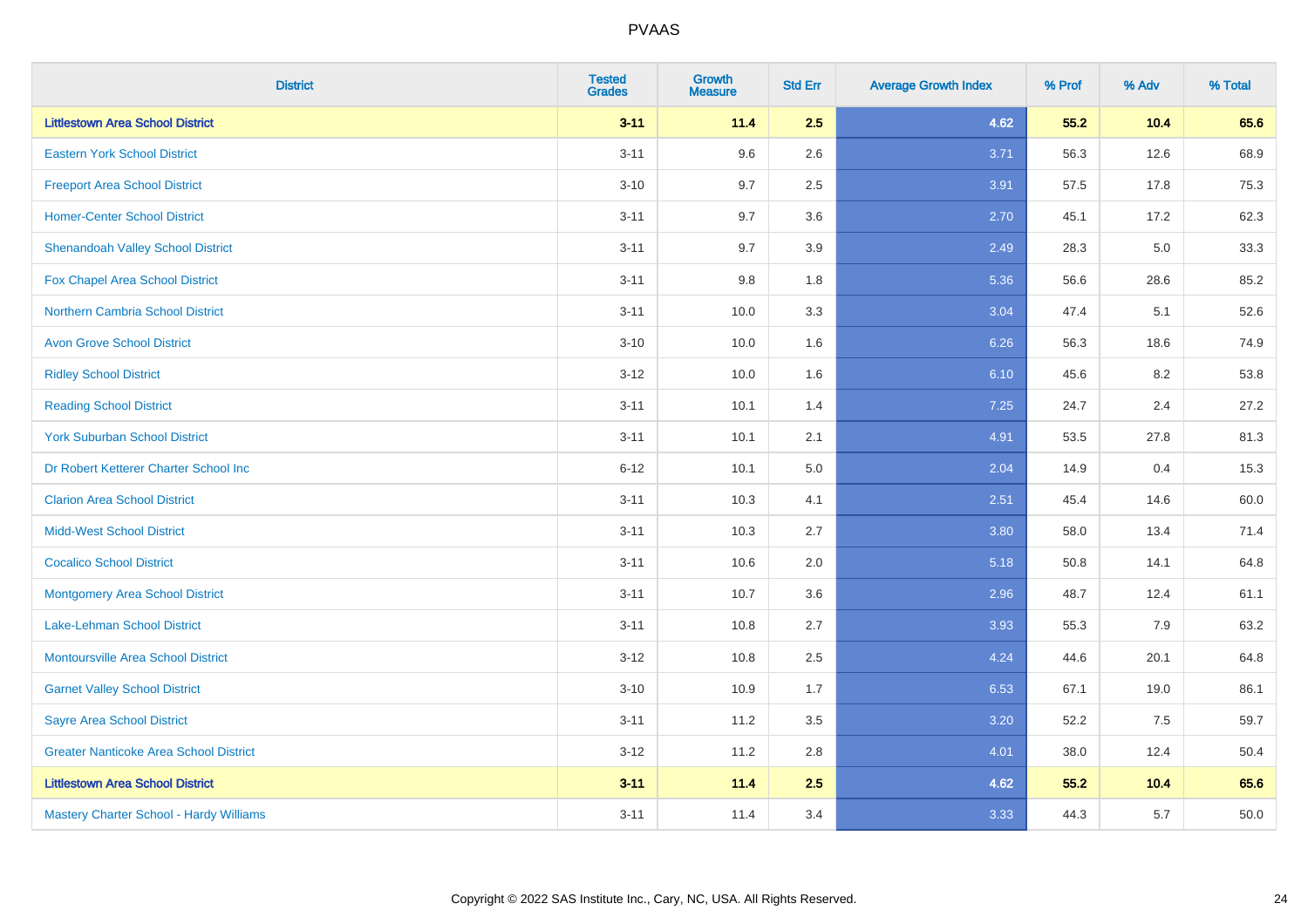| <b>District</b>                          | <b>Tested</b><br><b>Grades</b> | <b>Growth</b><br><b>Measure</b> | <b>Std Err</b> | <b>Average Growth Index</b> | % Prof | % Adv   | % Total |
|------------------------------------------|--------------------------------|---------------------------------|----------------|-----------------------------|--------|---------|---------|
| <b>Littlestown Area School District</b>  | $3 - 11$                       | 11.4                            | 2.5            | 4.62                        | 55.2   | 10.4    | 65.6    |
| <b>Pine-Richland School District</b>     | $3 - 11$                       | 11.5                            | 1.8            | 6.31                        | 60.6   | 24.4    | 85.0    |
| Pennsylvania Cyber Charter School        | $3 - 11$                       | 11.6                            | 1.5            | 7.54                        | 46.3   | $5.0\,$ | 51.3    |
| <b>Pennsbury School District</b>         | $3 - 11$                       | 11.7                            | 1.5            | 7.90                        | 60.1   | 21.3    | 81.3    |
| <b>Fort Leboeuf School District</b>      | $3 - 11$                       | 11.7                            | 2.5            | 4.73                        | 48.5   | 21.1    | 69.6    |
| Pennsylvania Virtual Charter School      | $3 - 11$                       | 11.8                            | 3.5            | 3.37                        | 56.5   | 11.1    | 67.6    |
| Downingtown Area School District         | $3 - 11$                       | 12.1                            | 1.1            | 10.67                       | 60.0   | 23.5    | 83.6    |
| <b>Fleetwood Area School District</b>    | $3 - 10$                       | 12.2                            | 2.2            | 5.68                        | 53.5   | 11.6    | 65.2    |
| <b>Central York School District</b>      | $3 - 12$                       | 12.3                            | 1.7            | 7.20                        | 55.5   | 11.5    | 67.0    |
| <b>Souderton Area School District</b>    | $3 - 11$                       | 12.4                            | 1.5            | 8.28                        | 61.7   | 15.2    | 76.9    |
| <b>School Lane Charter School</b>        | $3 - 11$                       | 12.4                            | 3.6            | 3.43                        | 59.1   | 9.8     | 68.9    |
| <b>Jenkintown School District</b>        | $3 - 11$                       | 12.5                            | 4.4            | 2.84                        | 54.6   | 29.6    | 84.1    |
| <b>Wissahickon School District</b>       | $3 - 10$                       | 12.5                            | 1.8            | 6.85                        | 58.3   | 22.4    | 80.7    |
| <b>West Perry School District</b>        | $3 - 11$                       | 12.5                            | 2.5            | 4.99                        | 56.6   | 8.4     | 65.0    |
| <b>Delaware Valley School District</b>   | $3 - 11$                       | 12.6                            | 1.8            | 6.93                        | 55.2   | 16.2    | 71.4    |
| <b>West Chester Area School District</b> | $3 - 11$                       | 12.6                            | 1.2            | 10.38                       | 66.8   | 20.2    | 87.0    |
| <b>Derry Township School District</b>    | $3 - 10$                       | 12.8                            | 2.0            | 6.39                        | 54.8   | 25.8    | 80.6    |
| <b>Iroquois School District</b>          | $3 - 11$                       | 13.1                            | 3.0            | 4.35                        | 48.2   | 7.8     | 56.0    |
| <b>Derry Area School District</b>        | $3 - 11$                       | 13.2                            | 2.8            | 4.69                        | 60.0   | 12.5    | 72.5    |
| People For People Charter School         | $3 - 12$                       | 13.3                            | 5.5            | 2.43                        | 13.5   | 0.0     | 13.5    |
| <b>Penn-Trafford School District</b>     | $3 - 11$                       | 13.4                            | 1.7            | 7.87                        | 62.3   | 21.9    | 84.2    |
| <b>Abington Heights School District</b>  | $3 - 11$                       | 13.5                            | 2.2            | 6.27                        | 58.3   | 16.2    | 74.5    |
| <b>Jamestown Area School District</b>    | $3 - 11$                       | 13.5                            | 4.2            | 3.19                        | 64.4   | 13.3    | 77.8    |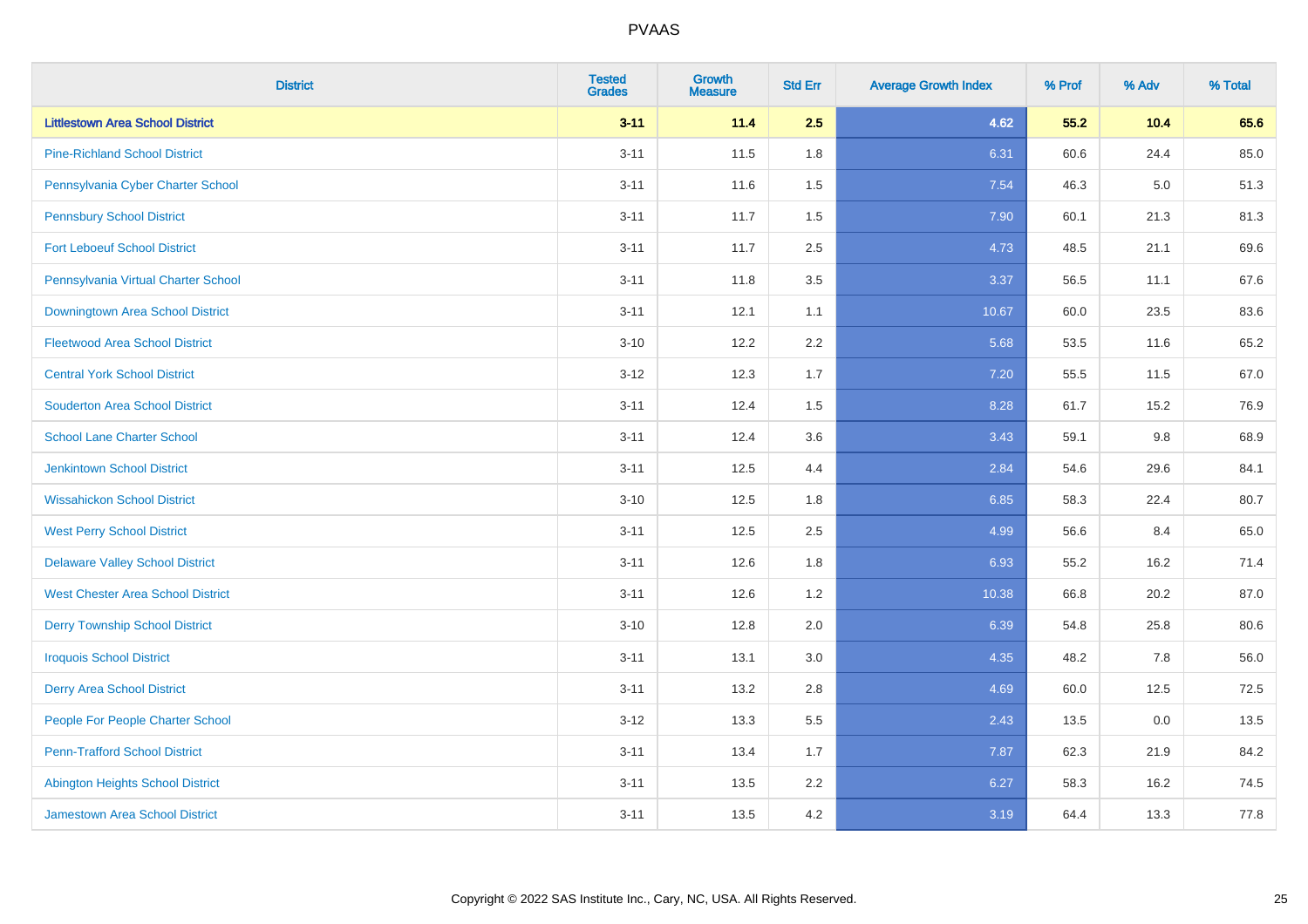| <b>District</b>                                  | <b>Tested</b><br><b>Grades</b> | <b>Growth</b><br><b>Measure</b> | <b>Std Err</b> | <b>Average Growth Index</b> | % Prof | % Adv   | % Total |
|--------------------------------------------------|--------------------------------|---------------------------------|----------------|-----------------------------|--------|---------|---------|
| <b>Littlestown Area School District</b>          | $3 - 11$                       | 11.4                            | 2.5            | 4.62                        | 55.2   | 10.4    | 65.6    |
| <b>Dallastown Area School District</b>           | $3 - 11$                       | 13.5                            | 1.5            | 8.84                        | 56.0   | 17.9    | 73.8    |
| <b>City CHS</b>                                  | $10 - 11$                      | 13.6                            | 2.7            | 5.12                        | 45.8   | 3.0     | 48.8    |
| <b>Springfield School District</b>               | $3 - 11$                       | 13.8                            | 1.7            | 7.99                        | 60.9   | 21.5    | 82.4    |
| Penns Valley Area School District                | $3 - 12$                       | 14.0                            | 2.9            | 4.80                        | 41.9   | 23.1    | 65.0    |
| <b>Colonial School District</b>                  | $3 - 11$                       | 14.0                            | 1.7            | 8.21                        | 60.2   | 19.6    | 79.8    |
| <b>Lincoln Leadership Academy Charter School</b> | $3 - 12$                       | 14.2                            | 6.4            | 2.22                        | 23.5   | $0.0\,$ | 23.5    |
| <b>Southern York County School District</b>      | $3 - 11$                       | 14.2                            | 2.1            | 6.91                        | 55.1   | 18.1    | 73.1    |
| <b>Saucon Valley School District</b>             | $3 - 11$                       | 14.7                            | 2.5            | 5.98                        | 48.7   | 20.2    | 69.0    |
| <b>Great Valley School District</b>              | $3 - 11$                       | 15.0                            | 1.9            | 7.98                        | 50.0   | 35.0    | 85.0    |
| <b>Upper Merion Area School District</b>         | $3 - 11$                       | 15.3                            | 2.0            | 7.62                        | 59.3   | 19.3    | 78.6    |
| <b>Upper Dublin School District</b>              | $3 - 12$                       | 15.4                            | 1.8            | 8.53                        | 60.8   | 24.8    | 85.6    |
| Northern York County School District             | $3 - 11$                       | 15.6                            | 2.0            | 7.98                        | 57.4   | 11.5    | 68.8    |
| <b>Greenwood School District</b>                 | $3 - 11$                       | 15.9                            | 3.9            | 4.11                        | 50.0   | 25.0    | 75.0    |
| <b>Belmont Charter School</b>                    | $3 - 10$                       | 16.0                            | 6.5            | 2.45                        | 64.3   | 0.0     | 64.3    |
| Northern Bedford County School District          | $3 - 11$                       | 16.5                            | 3.6            | 4.58                        | 51.7   | 20.0    | 71.7    |
| <b>Deer Lakes School District</b>                | $3 - 11$                       | 17.0                            | 2.7            | 6.32                        | 61.5   | 16.4    | 77.9    |
| <b>Unionville-Chadds Ford School District</b>    | $3 - 11$                       | 17.1                            | 3.1            | 5.51                        | 68.1   | 13.2    | 81.3    |
| <b>North Allegheny School District</b>           | $3 - 11$                       | 17.4                            | 1.3            | 13.52                       | 59.5   | 28.1    | 87.6    |
| <b>Norwin School District</b>                    | $3 - 11$                       | 18.0                            | 1.7            | 10.37                       | 58.5   | 27.0    | 85.4    |
| <b>Valley View School District</b>               | $3 - 11$                       | 18.1                            | 2.4            | 7.42                        | 53.7   | 14.7    | 68.4    |
| <b>Cumberland Valley School District</b>         | $3 - 12$                       | 18.5                            | 1.3            | 14.64                       | 60.7   | 23.4    | 84.1    |
| <b>Upper Saint Clair School District</b>         | $3 - 11$                       | 18.5                            | 1.7            | 10.65                       | 61.8   | 30.1    | 91.9    |